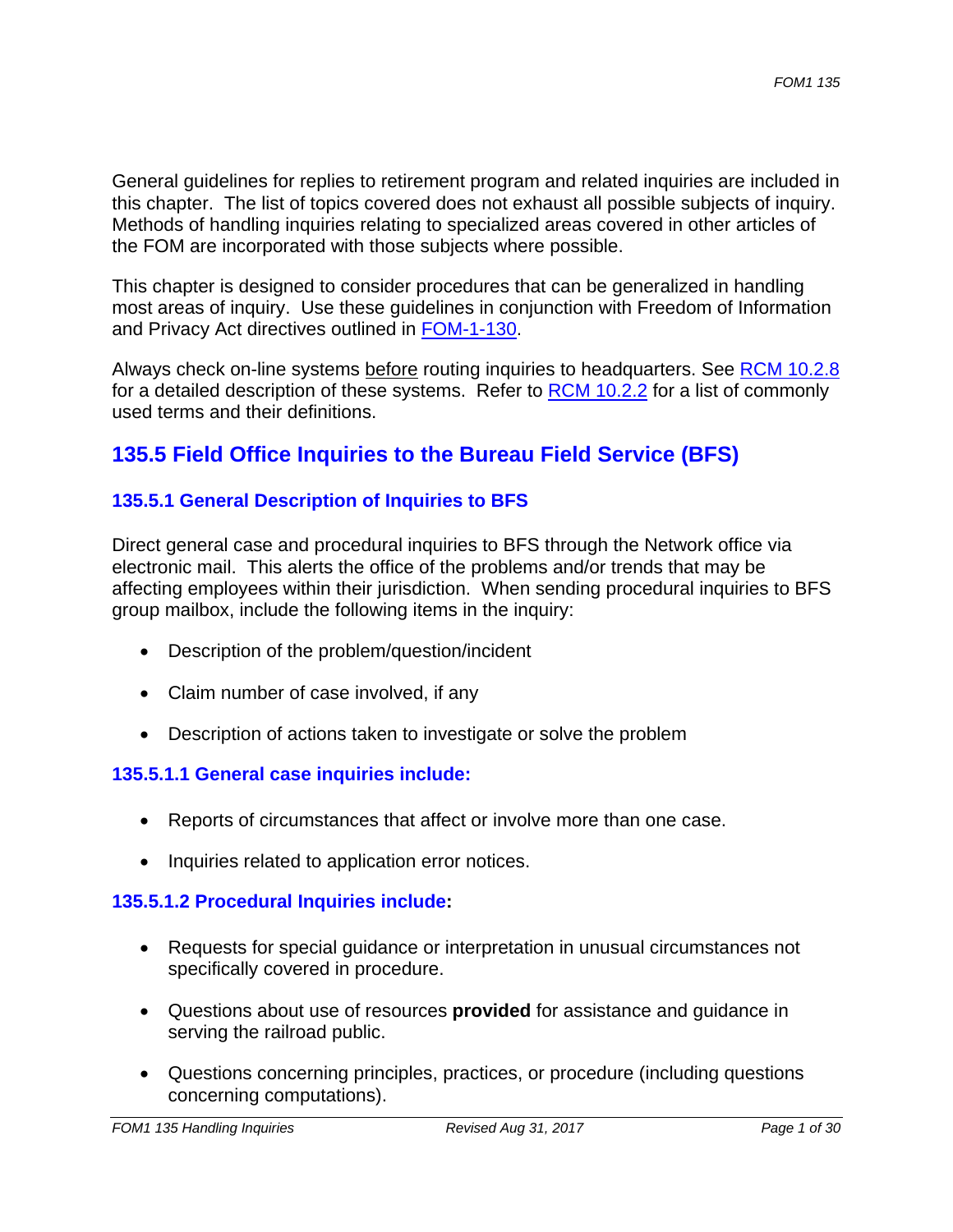• Request for interpretation of procedures

# **135.10 Field Office Inquiries to Headquarters**

## **135.10.1 General Description of Inquiries**

It may be necessary to make inquiries and reports for special handling, information, or assistance. To assure that service is provided with the least possible inconvenience or delay, become familiar with the information contained in this chapter and adhere to its guidelines.

The inquiries will usually fall into the following general categories:

- Status inquiries,
- Reports of critical circumstances,
- Questions concerning assignments,
- Requests for information from a file.

## **135.10.2 Handling Specific Types of Inquiries**

The majority of inquiries are related to individual cases. The method used to transmit the inquiry will depend primarily upon the type of case involved and whether the case is currently active. It is also important to determine if the inquiry is priority or non-priority in order to establish a response time. Priority cases include critical or dire need, delayed initial cases in which no partial is in force, reinstatements, erroneous reports of death, etc. Non-priority cases include recalculation attainments, cost-of-living rejects, status of final with partial rate in force, etc. Always make full use of the on-line data available before making an inquiry. Refer to RCM 10.3 for a list RRB systems and Non-RRB systems.

If the inquiry cannot be answered without contacting headquarters, send an electronic mail or written memoranda to the unit responsible. In a dire need, critical or VIP situation, a phone call is appropriate.

Effective 10-01-2000, Retirement Benefit Division (RBD) stopped creating paper claim folders for initial applications. Effective 10-01-2001, Survivor Benefits Division (SBD) stopped creating paper claim folders for initial applications. For inquiries on applications filed 10-01-2000 or later check Work Desk for a list of Railroad Retirement Act (RRA) imaged documents. Folders are still being created for Disability Benefit Division (DBD) to house medical evidence only.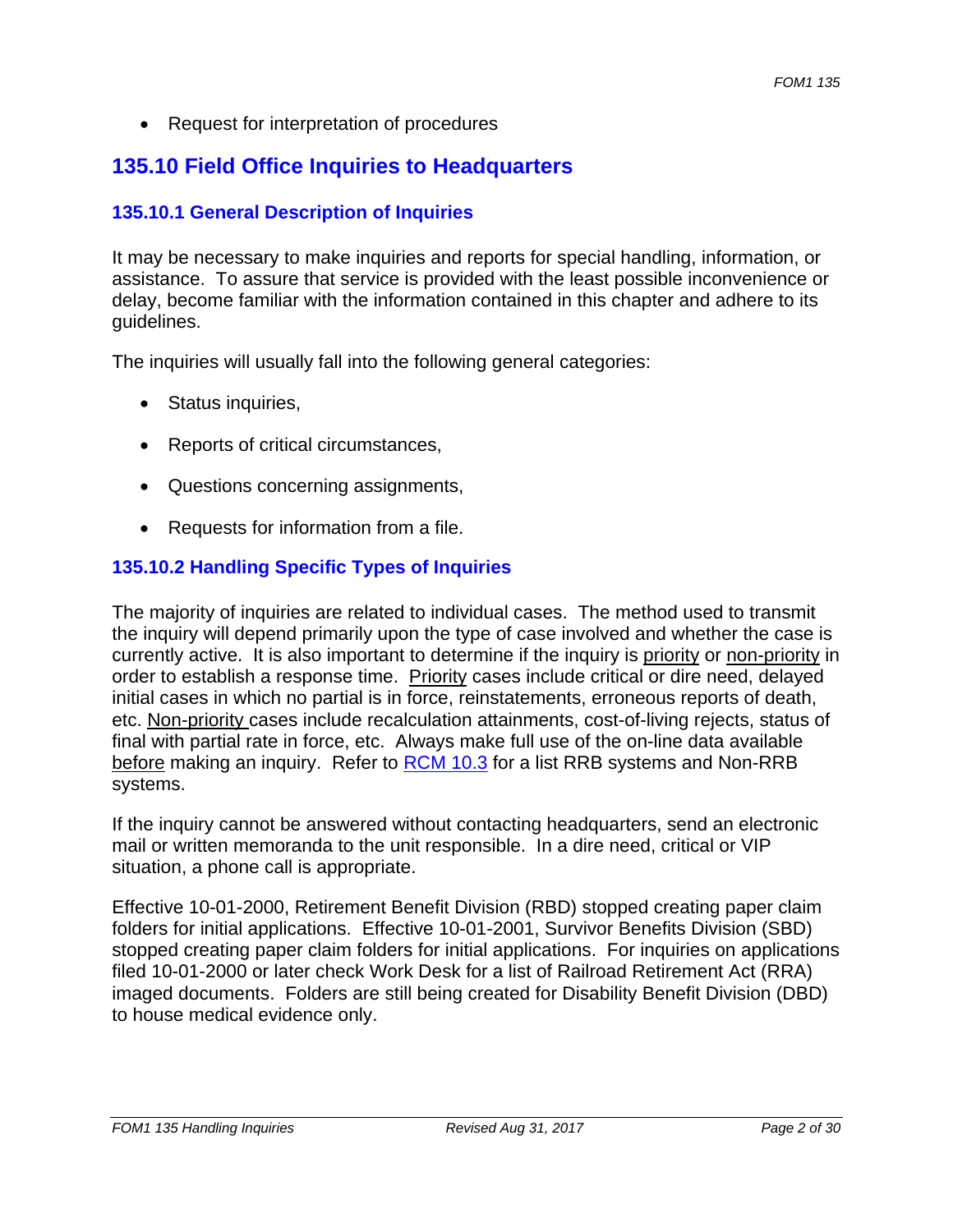## **135.10.3 Using the Different Forms of Communication for Initial Inquiries**

#### **135.10.3.1 Electronic Mail**

Electronic mail is the preferred form for making inquiries on cases. Most e-mail inquiries will be made on standard inquiry patterns established in Outlook. Inquire about only one case in each e-mail message.

When preparing the inquiry message, include any information available (e.g., AFCS location, status message on REQUEST, etc.), that will expedite the response time. Make sure the RRB claim number is shown.

Inquiries on initial social security payments should include the beneficiary's social security number and/or social security claim number, the date of entitlement to benefits and the RRB claim number.

Railroad Unemployment Insurance Act (RUIA) non-receipt inquiries should include the claim number, claim period beginning date and processing date.

Certain formats require a time frame for a response to the inquiry. It is important that these time frames be indicated, as the adjudication units use these time frames to initially screen through the incoming mail. For inquiries to units in Operations, refer to the Headquarters Communications Reference Chart on Boardwalk under the Office of Programs.

If a format used does not call for a response time, it is not necessary to designate one. If an application is pending at the time of the inquiry, indicate this in the message.

#### **135.10.3.2 Telephone Inquiries**

A telephone call is the appropriate form of communication in the following instances:

- VIP inquiries (labor, management, Congressional).
- Dire need inquiries.
- Situations too lengthy or complicated to communicate via electronic mail or in writing.
- Cases in which the field office manager believes a telephone call is warranted (suicide threat, monthly cut-off date approaching).

Do not handle routine matters by telephone.

Retirement and Survivor units have Customer Service Representatives (CSR) to handle incoming telephone calls and written inquiries. Contact a CSR unless returning a specific examiner's call. In the event that a CSR is not available to handle incoming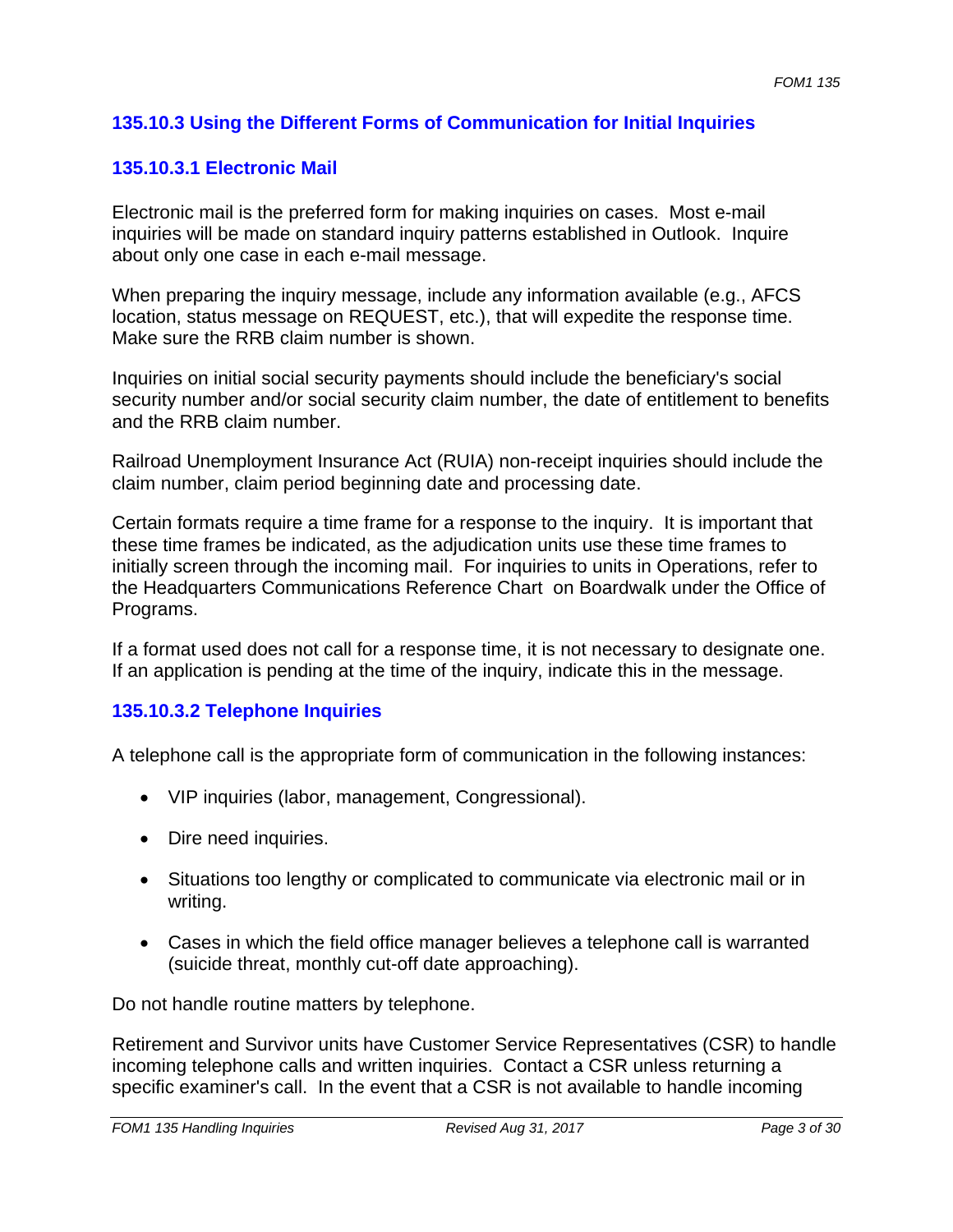inquiries, call the appropriate section supervisor. For inquiries to units other than retirement or survivor, call that section or unit supervisor; refer to Headquarters Communications Reference Chart.

Relate identifying information and the problem to staff taking the call. Be sure to advise the person about any outstanding assignment, or prior and current communication concerning the case. All telephone inquiries are to be entered into the Contact Log (refer to FOM1 1592).

#### **135.10.3.3 Written Inquiries**

Limit written memoranda to transmitting documents or other correspondence. These would include requests for reconsideration and/or possibility of waiver of overpayments. See 135.10.5 for guidelines and routing details.

#### **135.10.4 Routing Inquiries to RBD, SBD and DBD Via Electronic Mail**

Always check AFCS for the folder location and USTAR for pending or completed action. Refer to the Headquarters Communications Reference Chart on RRB intranet for a description of functions and proper mail procedure for each division at RRB.

#### **135.10.5 Routing Inquiries to Units**

Direct electronic mail only to the unit that is responsible for handling the inquiry based on the Headquarters Communications Reference Chart. The receiving unit will respond to the inquiry and request the folder if necessary. Indicate the AFCS charge, if available, at the time of your inquiry.

If a written memorandum is necessary, forward it to the unit responsible for handling the inquiry, in a plain envelope, or use a G-26 Route Slip.

In critical, dire need or VIP cases, direct a phone call to the unit that would handle the response, advising of the current file charge if a folder exists.

#### **135.10.5.1 Unemployment and Program Support Division (UPSD) Tax Clerical and Imaging Section (UPSD-TCIS).**

#### Refer to RCM 10.2.8.6

**135.10.5.2 Bureau of Fiscal Operations – Debt Recovery Division (BFO/DRD)** 

Refer to RCM 10.2.8.24

## **135.10.5.3 RECONSIDERATION (RECON)**

Refer to RCM 10.2.8.5

*FOM1 135 Handling Inquiries Revised Aug 31, 2017* Page 4 of 30 **Page 4 of 30 Page 4 of 30**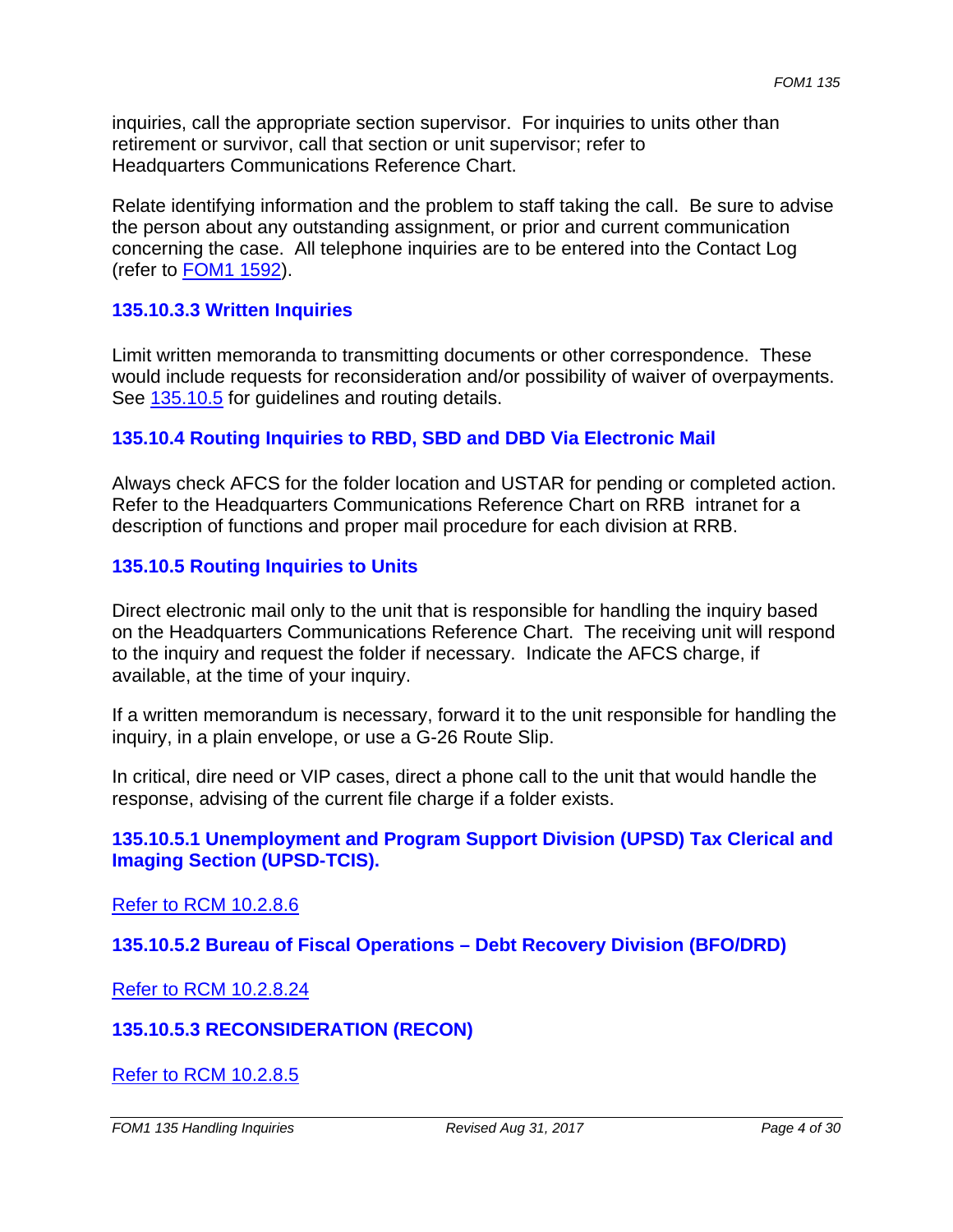#### **135.10.5.4 Hearing & Appeals (H&A)**

Refer to RCM 10.2.8.4

**135.10.5.5 Office of General Counsel (OGC)** 

Refer to RCM 10.2.8.25

**135.10.5.6 Survivor Benefits Division (SBD)** 

Refer to RCM 10.2.8.11

**135.10.5.7 Retirement Benefits Division (RBD)** 

Refer to RCM 10.2.12

**135.10.5.8 Unemployment and Programs Support Division (UPSD) – Clerical Services Unit UPSD-CSU** 

Refer to RCM 10.2.8.8

**135.10.5.9 Congressional Inquiry Section (CIS)** 

Refer to RCM 10.2.8.9

**135.10.5.10 Office of Public Affairs (OPA)** 

Refer to RCM 10.2.8.10

**135.10.5.11 A&T – Compensation and Employer Service Center (CESC)** 

Refer to RCM 10.2.8.3

**135.10.5.12 Disability Benefit Division (DBD)** 

Refer to RCM 10.2.8.13

**135.10.5.13 Policy & Systems (P&S)** 

Refer to RCM 10.2.8.26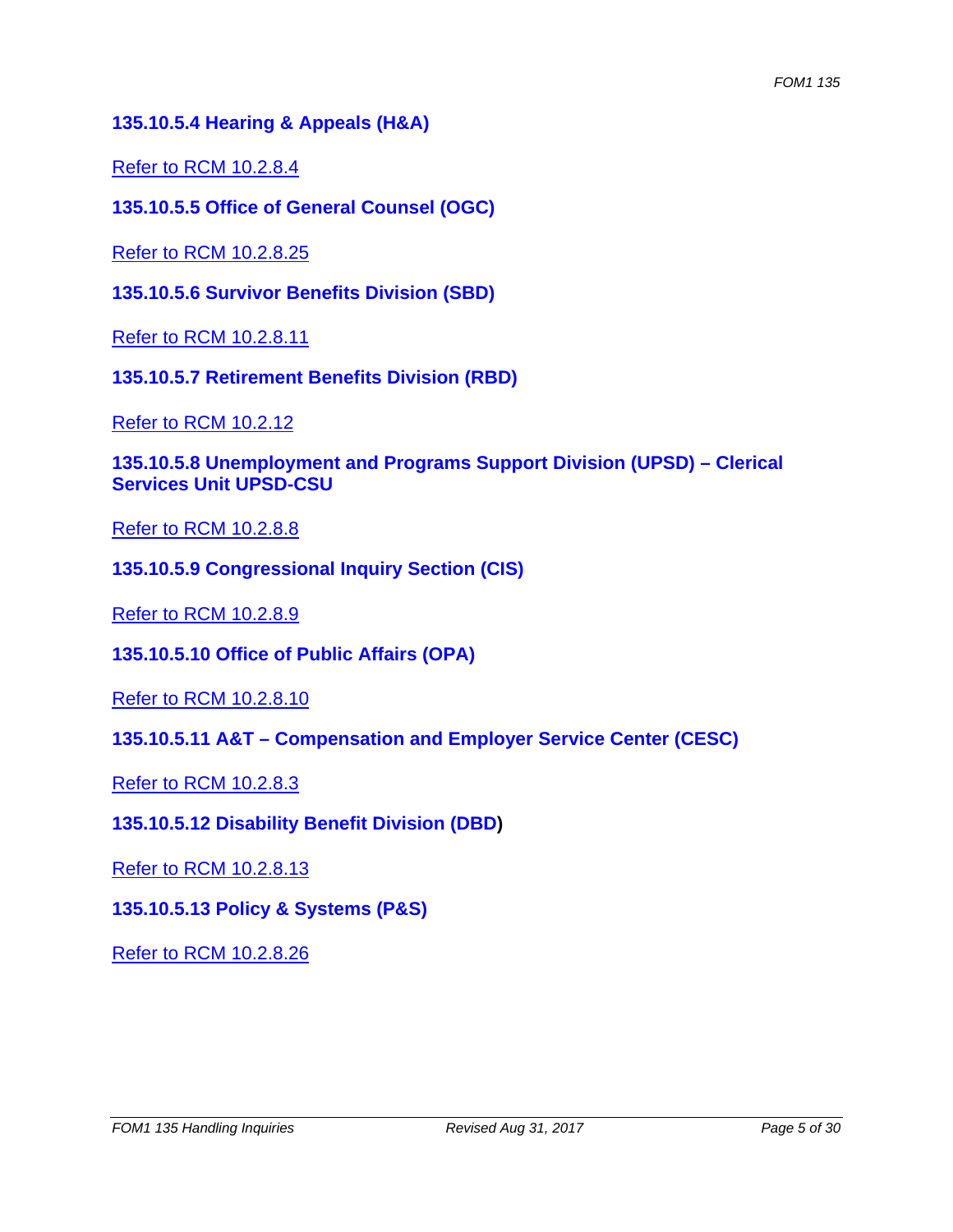# **135.15 Tracing Inquiries**

#### **135.15.1 General**

If the inquiry is not responded to within the proper time frame, trace the inquiry for status. Before tracing, check AFCS and the other on-line systems for status. Cases handled folderless will not show any folder activity on AFCS. In this situation check USTAR. Allow the proper response time for the tracer action before tracing to the next level. Allow five workdays for a response to the first tracer and two workdays for a response to the second tracer. This is the standard tracing time period for most units in Operations.

If it is necessary to contact a HQ director or chief, the contact must be made by a BFS Network Manager. Briefly state the facts and actions taken in the case. Include the dates of the previous inquiries and to whom the inquiries were directed.

It is suggested to use the same mode of communication when tracing. For instance, if the original inquiry was by e-mail, continue by that medium. If by telephone, continue by telephone.

It is acceptable to trace an electronic mail or written inquiry by telephone in the following situations:

- The designated time frame has not elapsed and the case becomes critical.
- Delayed cases.
- No reply is received, the appropriate systems have been checked, the folder is returned to Claim Files and the requested action was not completed.
- No activity is shown on USTAR.

## **135.15.1.1 Electronic Mail Inquiries**

Trace initial e-mail inquiries when the proper time frame has elapsed from the date of the inquiry (10 or 30 days). The appropriate time frame should have been indicated on your initial e-mail message according to the guidelines in FOM 135.10.3. Refer to the HQ Communications Reference Chart on RRB intranet for units and their tracing schedule. Indicate on the message that this is a tracer. Direct the tracer message as outlined in the next section.

## **135.15.1.2 Written of Fax Inquiries**

Allow at least 30 calendar days from the date of the inquiry, if necessary trace. It is acceptable to trace via e-mail. Indicate on the message that this is a tracer.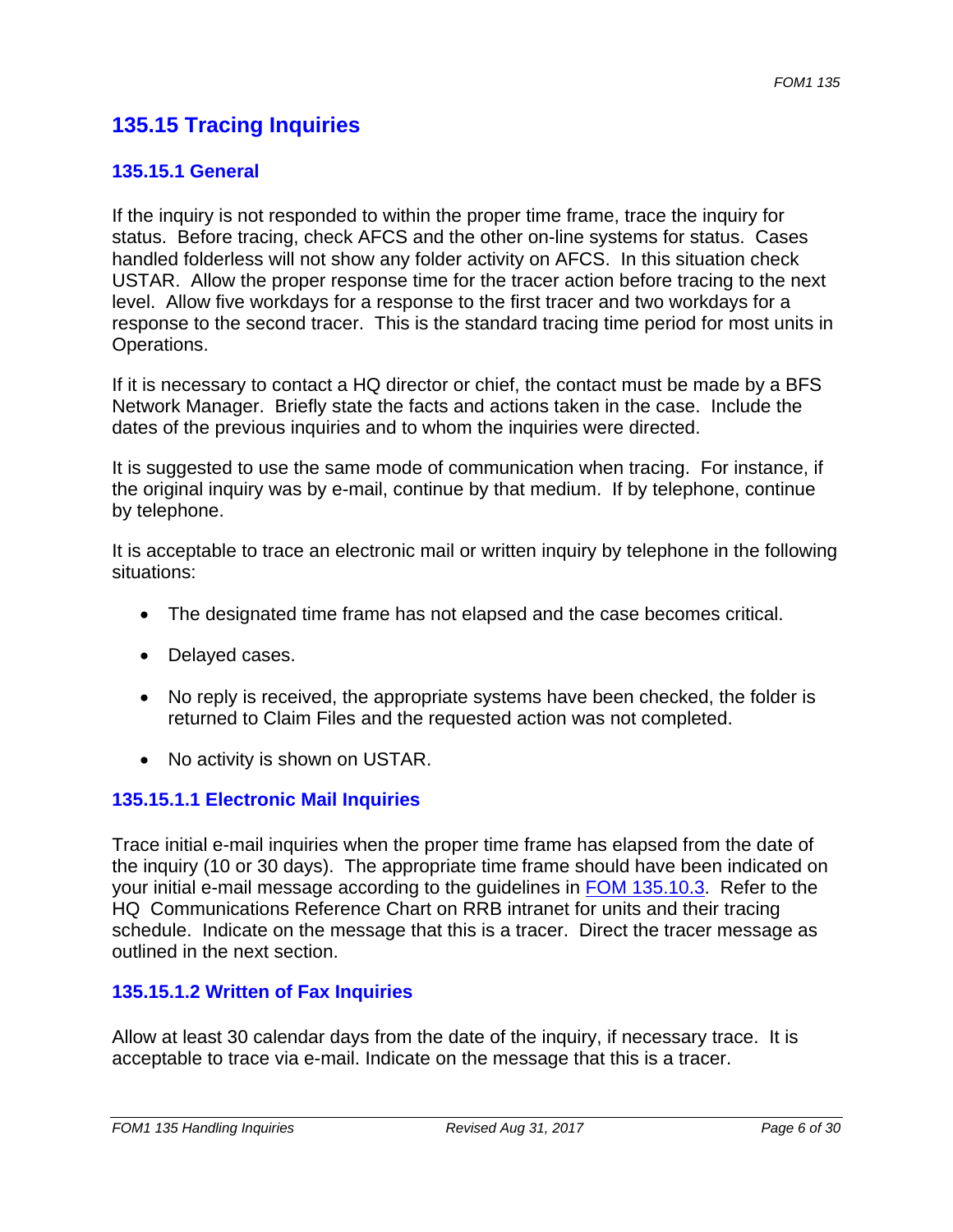## **135.15.1.3 Telephone Inquiries**

The telephone is used for special circumstances (e.g., critical or dire need). Telephone inquiries will be responded to in five workdays. A telephone inquiry should not have to be traced. However, if a reasonable length of time (allow five workdays) has passed and a reply has not been made, a tracer call should be made. Remember to allow for special situations, such as computer processing being cancelled or delayed.

If there is a need to trace inquiries, follow the lines of communication as outlined in the next section. All telephone inquiries are to be entered into the Contact Log (Refer to FOM 1592).

## **135.15.2 Tracing Inquiries to Specific Units**

Refer to the HQ Communications Reference Chart on the RRB intranet for units and their tracing schedules.

#### **135.15.2.1 Electronic Mail**

The first tracer should be directed to the same mailbox used for the initial inquiry. To trace, make a copy of the original message and change status to TRACER. The message will be referred to a supervisor or customer service representative for a response.

If required, the second tracer should go to the HQ chief or director.

Allow a five-workday response for the first tracer and a two-workday response for the second tracer unless otherwise specified. When tracing by electronic mail, do not count the day the message was sent in the response time, as the message may not be read until the following business day.

# **135.25 Handling of Summons, Subpoena, or Other Judicial Process**

A subpoena or summons is generally issued by the court to secure information about computations or eligibility under the RRA. This information can be furnished in writing, and should not require a court appearance by a RRB representative. Consequently, issuance of a subpoena or summons which names a specific individual should be avoided unless a court appearance is necessary. Field offices should not encourage the issuance of a subpoena or summons; however, service of a subpoena should not be refused.

An RRB employee should not appear in court as an RRB representative without a subpoena or summons being issued. The RRB does not wish to appear as a partisan witness for either party in the court proceedings. The issuance of a summons or subpoena prevents such an interpretation. Refer any requests for RRB employee involvement in litigation whether by formal subpoena or otherwise to the Office of General Counsel.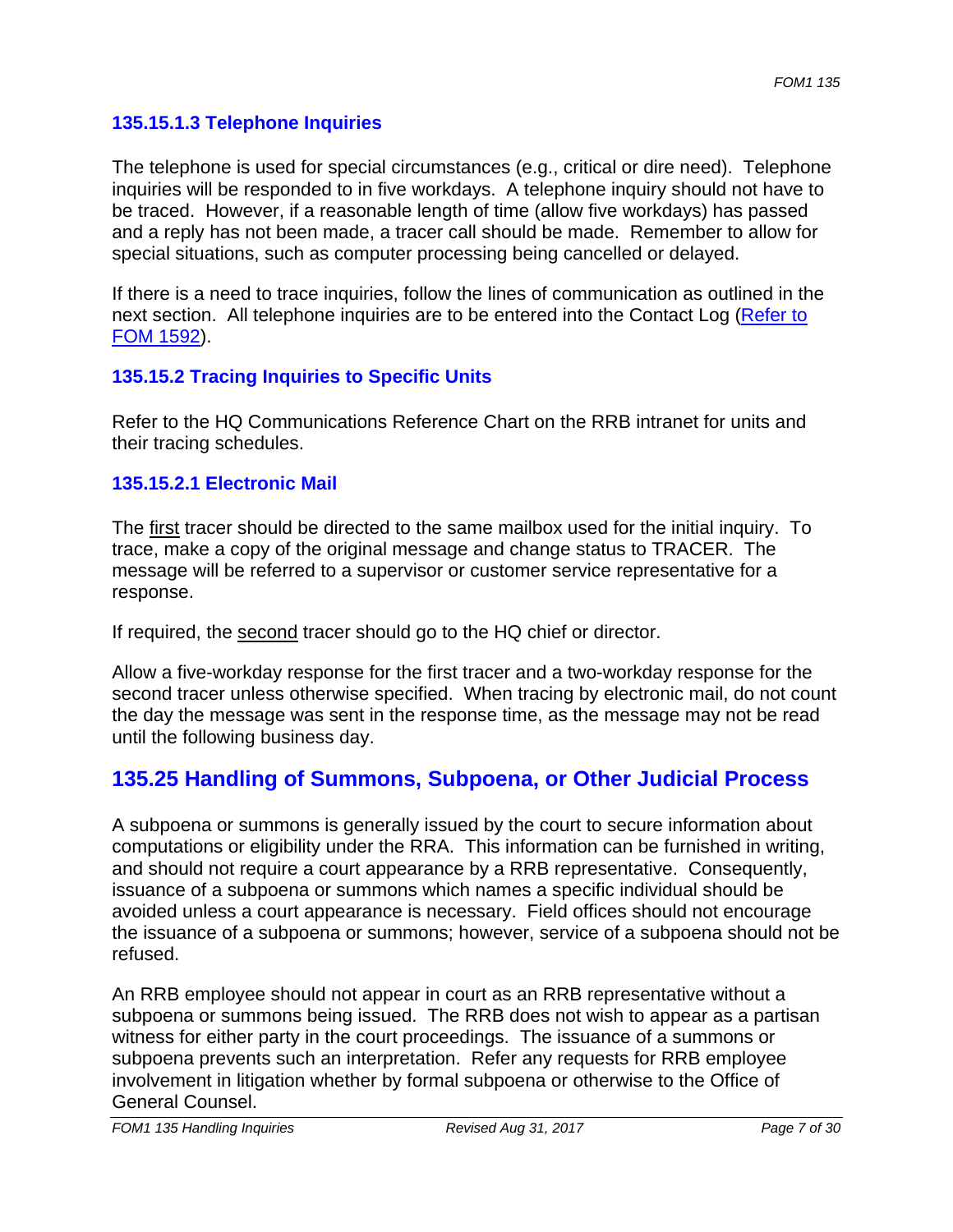#### **135.25.1 Directed to the RRB**

Under the RRB Regulations, no officer, agent or employee of the RRB, except the Office of General Counsel, is authorized to accept or receive a subpoena, summons or other judicial process addressed to the RRB. However, if service of a subpoena, summons or other judicial process addressed to the RRB is attempted, accept it. Advice the serving officer that employees in the field office are not authorized to accept these documents; records are not maintained in the field office, and that the document should be forwarded to the appropriate person for handling.

A general subpoena addressed to the Railroad Retirement Board (Keeper of Records or Custodian of Records) is preferred over one which names a specific individual. Attempt to avoid, whenever possible, the issuance of a subpoena or summons that names a specific individual. A general subpoena is to be transmitted immediately to the General Counsel for handling. A letter directed to the court providing the information requested in the court order is prepared and released by the Office of General Counsel. A court appearance by an RRB employee or representative is generally avoided with a general subpoena.

#### **135.25.2 Subpoena, Summons, or Other Judicial Process Addressed to RRB Employee**

When a subpoena, summons or other judicial process is specifically addressed to an RRB employee, follow the procedure set forth below, depending on whether the case involves prosecution for fraud under the RRA.

## **135.25.2.1 Prosecution for Fraud Under the RR Act Is Involved**

In any case where prosecution for fraud under Section 13 of the Act has been recommended, information necessary for the fraud prosecution may be disclosed in accordance with instructions in FOM-I-130.

## **135.25.2.2 Prosecution for Fraud Under the RR Act Is Not Involved**

disclosure of information in the RRB's files), follow the procedures detailed in FOM2-316 If a prosecution for fraud under the RRA is not involved, and the matter cannot be handled under the succeeding paragraph (which relates to a subject other than and FOM2-605.20. Send the copy of the report to Office of Investigative General (OIG).

Field office personnel should try to discourage court appearances for the purpose of explaining some of the RRA provisions. It is permissible for them, in response to a subpoena and in the absence of specific instruction from the Office of General Counsel, to answer general and fairly simple questions on the provisions of the Act. For example: If a field office employee is asked to explain the qualifying conditions for an employee annuity under the RRA, he may furnish the conditions under which a person is eligible for an employee annuity. These requirements are given in FOM-I-305 and on Form G-177 (Explains Eligibility Requirements for a Railroad Employee Annuity). Also, simple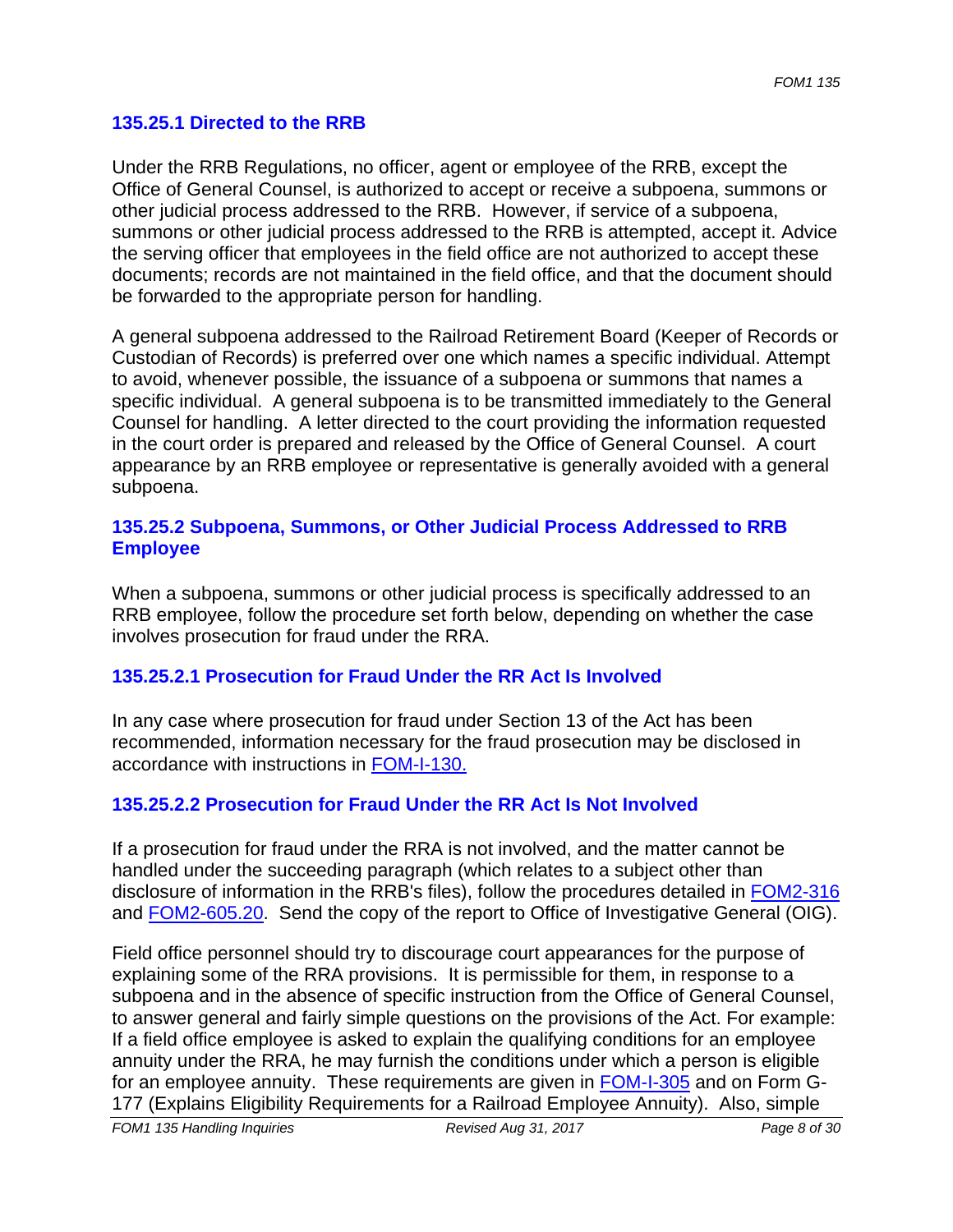illustrations of annuity computations may be given. Field personnel should indicate that adjudicative actions are performed by Headquarters staff, and that field employees are not qualified to serve as experts on such questions. Submit a report giving the particulars of each such court appearance to the Office of General Counsel.

# **135.30 Correspondence Requesting Information To Be Used In A Law Suit**

Immediately forward the following inquiries to the Office of General Counsel:

- A written inquiry from an attorney representing an employee or a deceased employee's estate requesting information to be used to prepare a law suit or
- A request that includes the signing of an affidavit relative to the status of persons or companies under the Railroad Retirement Act and Railroad Unemployment Insurance Act, immediately forward it to the Office of General Counsel for reply.

Usually these letters request information about annuity requirements, estimated annuity rates, potential beginning dates, etc.

Follow FOM-I-135.35 for handling inquiries regarding property settlements in divorce proceedings.

**Exception:** Inquiries received requesting copies of medical evidence or other documents in the file should be handled by the appropriate section even when the request indicates information may be used for a possible legal action.

# **135.35 Community Property Settlements And RR Annuities**

The RRB often is contacted to supply information about railroad retirement benefits in dissolution of marriage (divorce) proceedings. Most attorney inquiries in these cases can be handled at the district office level. If the inquiry is of a general nature, the General Counsel has created an "Attorney's Guide to the Partition of Railroad Retirement Annuities", which is available at the RRB website. You may either print the publication and forward it to the inquirer and/or direct them to the site at https://www.rrb.gov/Resources/LegalInformation/PartitionofRRA/AttorneysGuide. Section 14 of the Railroad Retirement Act exempts railroad retirement annuities from legal process. The United States Supreme Court held In re Marriage of Hisquierdo, reported at 439 United States Reports page 572 and following (439 U.S. 572) (1979), that section 14 prohibited consideration of benefits under the Act as property for purposes of community property distributions in a California divorce. Following the Hisquierdo decision, many non-community property states held that section 14 as interpreted by the Supreme Court was broad enough to prohibit consideration of railroad retirement benefits as property in marital estate divisions as well. This was also the opinion of the RRB's General Counsel.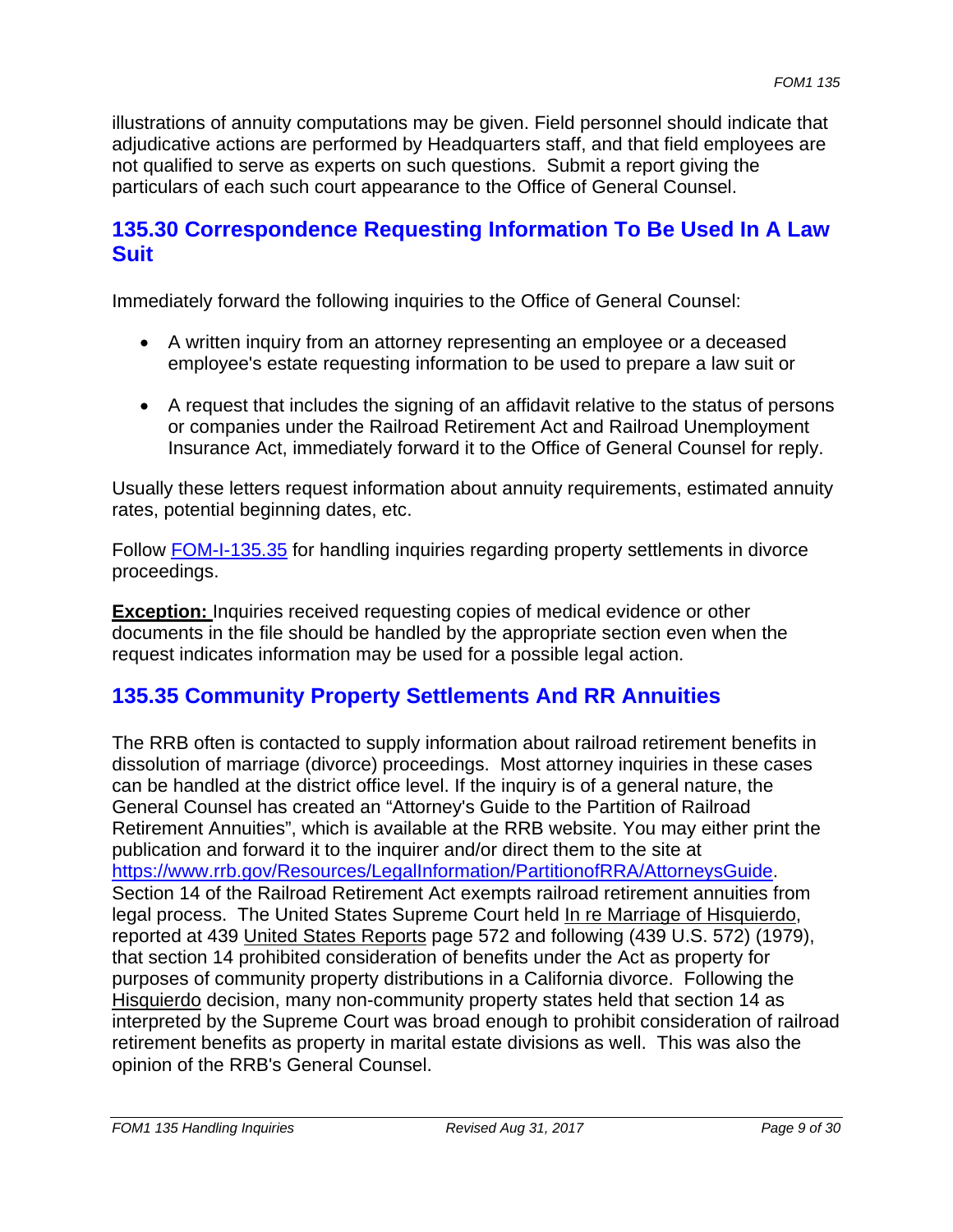The Railroad Retirement Solvency Act of 1983 amended section 14 to permit Tier II benefits, vested dual benefits, O/M (the difference between the O/M and RR annuity is subject to partition), and supplemental annuities to be considered as property subject to division by a decree of divorce, annulment or legal separation issued by a court in both community property and non-community property states. Benefits may also be divided by a court-approved property settlement incident to such a decree. The amendment is effective for benefits for months beginning September 1983.

Because the amendment excludes Tier I amount from the benefits subject to division, the **Hisquierdo** decision still applies to that portion of an employee's benefits. For this reason, the RRB will not honor any portion of a state court decree which attempts to order a division of Tier I benefits. Effective August 17, 2007, the Pension Protection Act of 2006 allows for the continuation of partition payments (based on the employee's Tier II only) after the employee's death unless otherwise noted on the court order/property settlement. Additional details are provided in 135.35.6 below.

This FOM section provides instructions for answering inquiries regarding property settlements when dissolution of marriage proceedings are initiated. It also provides instructions for handling court decrees that order the RRB to make payments to a spouse or former spouse, and information regarding payment of those benefits by Operations.

## **135.35.1 Answering Inquiries Regarding Dissolution of Marriage Tracer**

If you are contacted by attorneys requesting information about our law for use in dissolution of marriage, use form G-25 (09-10), entitled Statement of Railroad Employee's Actual or Estimated Railroad Retirement Benefits, for your response. G-25 (09-10) should be enclosed with the standard cover letter used by the General Counsel. Additional enclosures are Forms G-177c and G-177d, and the Qualified Domestic Relations Orders (QDRO) explanation. Form G-25, the standard cover letter (Form GL-30), and the QDRO explanation are available in the retirement portion of RAILS.

Whenever possible, secure the name and address of the attorney representing the other party in the dissolution of marriage proceedings and release a duplicate of the Form G-25 package to that attorney.

This action may prevent further inquiries and will insure that both attorneys have the same information. Forward to the General Counsel only those inquiries that you are unable to satisfy or that are accompanied by a subpoena, injunction, joinder or other such court-issued document.

The RRB is not required to furnish the present value of future benefits, the amount of benefits payable at a future date, or any other computations based on statistics or procedures not maintained by the RRB in the normal course of administration of the Railroad Retirement Act (RRA). If the employee is not currently entitled to benefits, the RRB will furnish the current amount of any estimated benefit to which the employee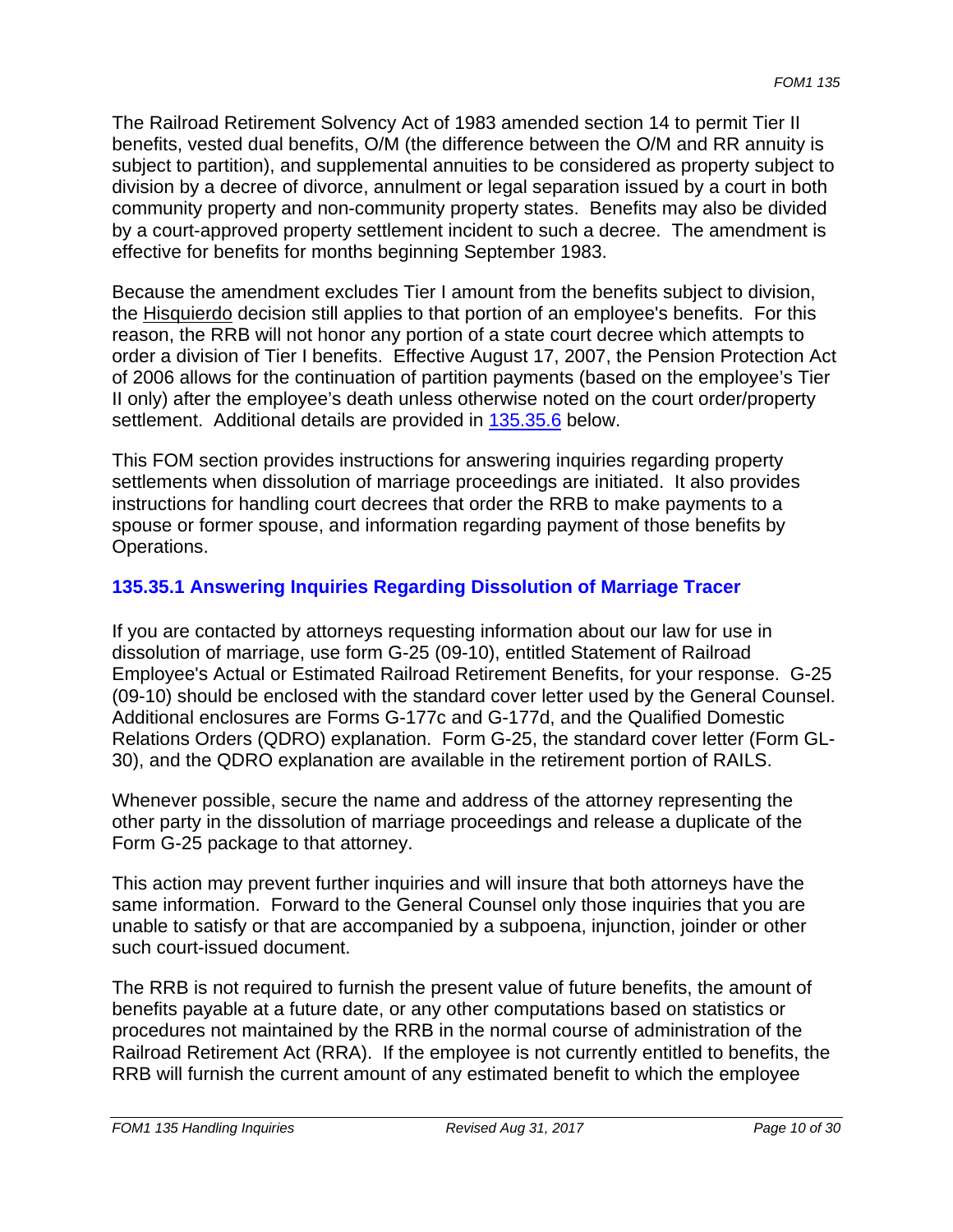would be entitled if he were eligible at the time of the request. Considerations such as lag or future entitlement are not used in furnishing a current rate estimate.

Requests regarding employer or employee contributions are not pertinent to the amount of RR annuities payable. The General Counsel has ruled that the only information that should be released to third party inquirers, without written authorization from the employee, is an actual or estimated annuity amounts. Consequently, other information that is available in the field office such as employee Tier II contributions, date of birth, sex, and credited railroad compensation and service should not be released routinely to third parties without the employee's written authorization.

Completion of Sections B, C and D of Form G-25 is dependent on the status of the railroad employee.

- 1. Employee receiving an annuity.
	- A. Place an "x" in the first 2 boxes of Section B. Statement of Current Railroad Retirement Benefit Entitlement.
	- B. Complete Section C Monthly Railroad Retirement Benefit Amounts. The amounts for completion of Section C are found by accessing Screen 1 of the RHRCPAY (3277) available through PREH of the RRAPID Main Menu.
	- NOTE: If the employee is receiving benefits under the overall minimum (O/M), include the difference between the O/M rate and the regular RR rate with the sum of Tier II, supplemental annuity and vested dual benefits. C. Complete Section D - Railroad Retirement Divorced Spouse Benefit Estimate. Enter a divorced spouse benefit estimate effective with the month and year of the employee's benefits shown in Section C.
	- D. Complete Section E Certification.
- 2. Employee not currently entitled.
	- A. Place an "x" in the first and third boxes of Section B Statement of Current Railroad Retirement Benefit Entitlement. Enter the month and year that railroad service has been reported, i.e., December 2015, in the sentence following the third box.
	- B. Complete Section C. Monthly Railroad Retirement Benefit Amounts. The amounts for completion of Section C are found by accessing the MARC of the RRAPID Main Menu.
	- C. Complete Section D., Railroad Retirement Divorced Spouse Benefit Estimate. Enter a divorced spouse benefit estimate effective with the current month and year.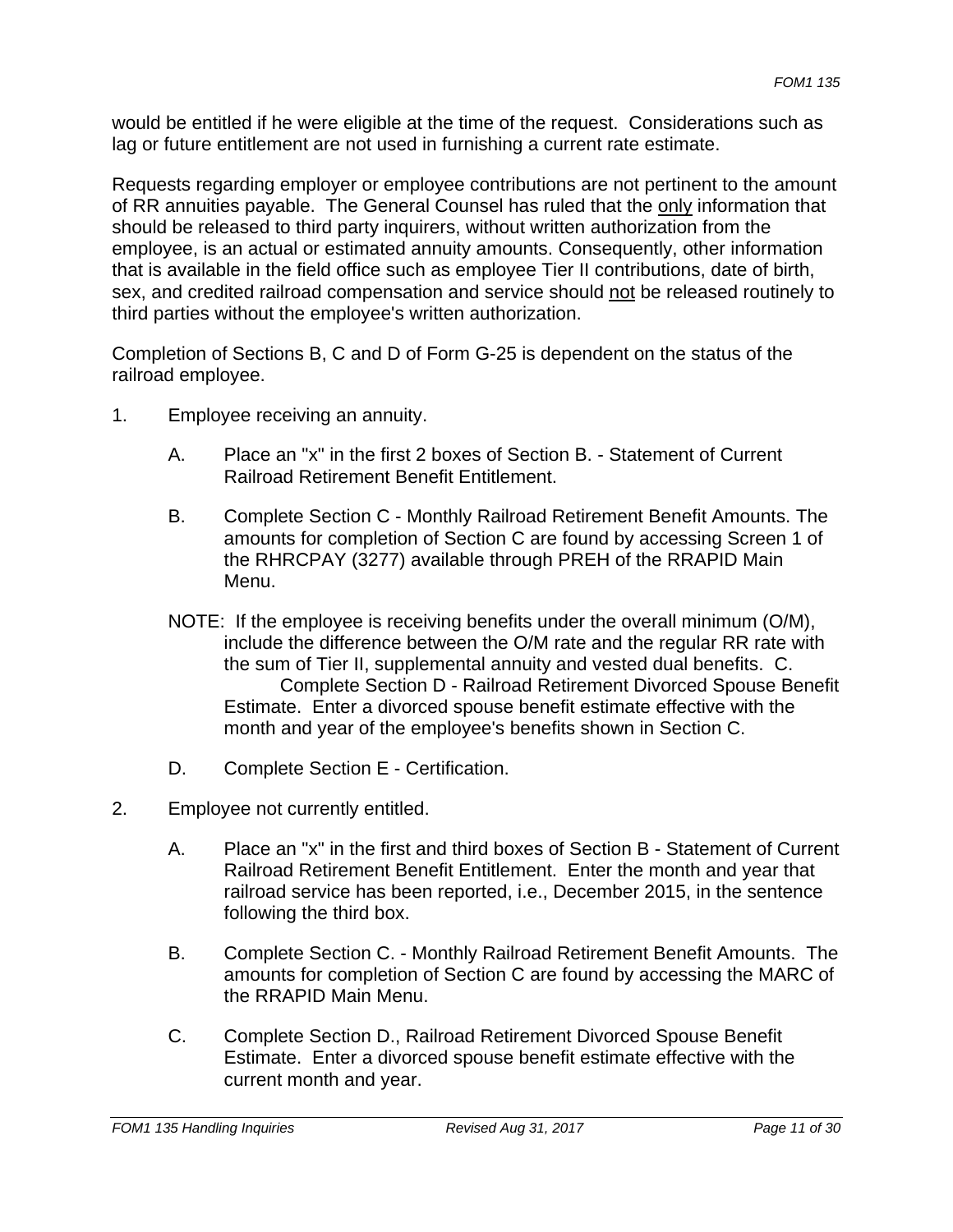- D. Complete Section E., Certification.
- 3. Employee has less than 120 months, or less than 60 months after 1995.
	- A. Place an "x" in the fourth box of Section B, Statement of Current Railroad Retirement Benefit Entitlement. Enter the month and year that railroad service has been reported, i.e., December 2015 in the sentence following the fourth box.
	- B. Complete Section E, Certification.

## **135.35.2 Criteria for Acceptable Court Decree or Property Settlement**

The RRB must comply with a final decree of divorce, annulment, or legal separation issued by a court of competent jurisdiction, which obligates the RRB to pay RRA annuities (other than Tier I) directly to a spouse or former spouse. The RRB also must comply with a property settlement approved by a court in connection with a final decree of divorce, annulment, or legal separation. The property settlement must be incorporated in the final decree, or the final decree must refer to a property settlement that was filed previously in connection with the suit. A final decree that modifies the terms of a previously issued final decree of divorce, annulment, or legal separation is also acceptable.

Final decree means a court order from which either:

- No appeal may be taken; or
- No appeal has been taken within the prescribed time limit; or
- A timely appeal has been taken and such appeal has been finally decided.

The RRB will assume a final decree is not being appealed, unless we receive information that an appeal will be or has been filed.

The RRB will honor for payment a court decree or property settlement which meets all the following criteria. Use this information to respond to inquiries before a final order is made. Once a final decree has been entered, it should be forwarded immediately to the General Counsel for a determination of its acceptability.

- A. The court decree or property settlement must provide that the spouse or former spouse is awarded payments from railroad retirement annuities payable to the railroad employee.
- B. The court decree or property settlement must specify an amount to be paid to the spouse or former spouse. The order does not have to state a dollar amount. However, the amount must be stated in terms the RRB can use to readily determine an amount under the RRB's normal procedures for administration of the RRA.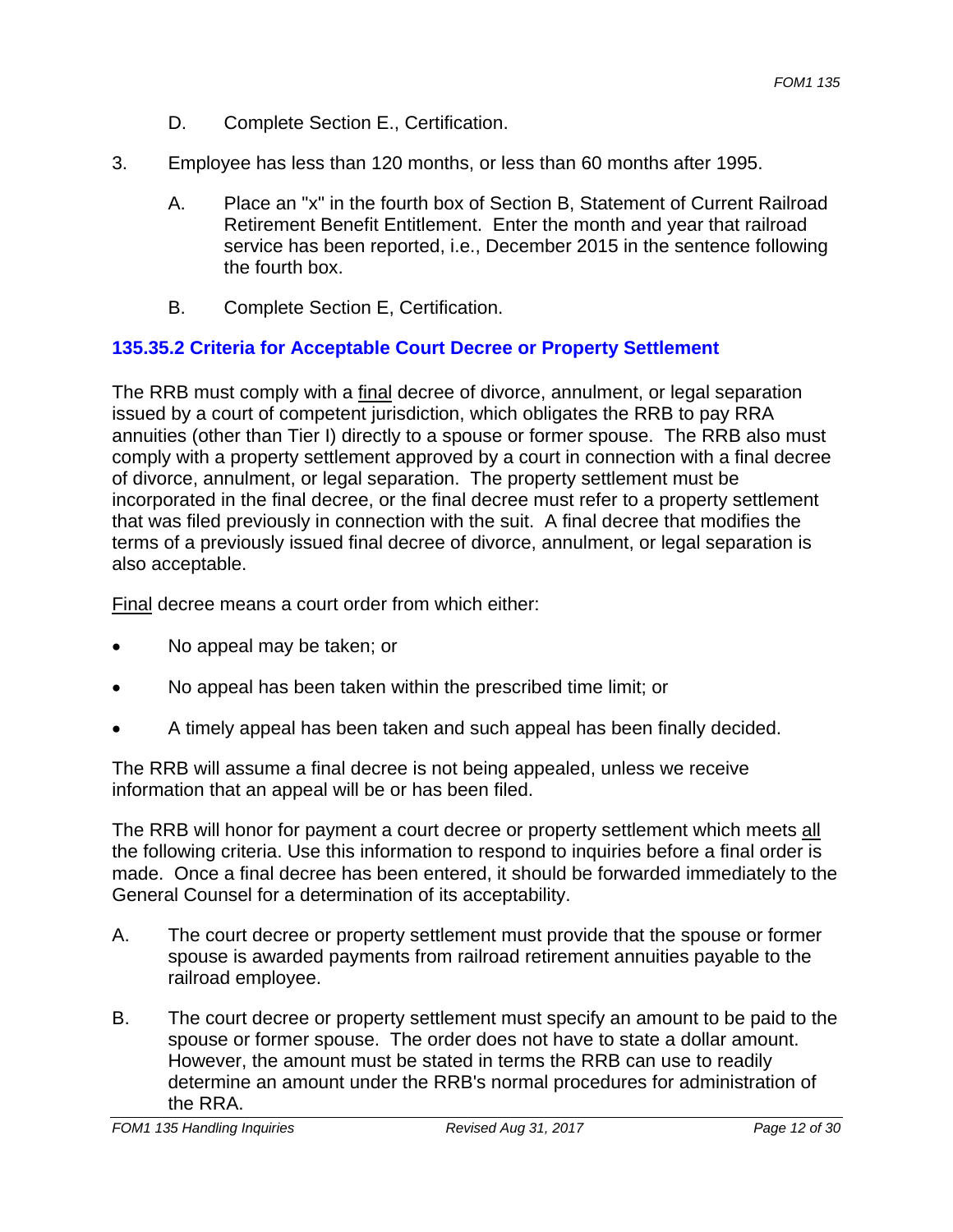Acceptable examples are "one-half of Tier II" or "the amount of the railroad benefits based on a ratio of the years of marriage to the years of work." An unacceptable example is "one-half of the employee's contributions."

- C. The court decree or property settlement must obligate the RRB, rather than the employee, to make payments directly to the spouse.
- D. The court decree or property settlement must clearly identify both the employee and the spouse or former spouse.
- E. The court decree or property settlement submitted to the RRB must be a recently certified copy of the document filed with the court.

The date a property settlement is approved or a decree is entered may be before 9-1- 83. A modification of that order must, however, be in accord with the law of the jurisdiction in which the original decree was entered or the property settlement was approved.

In the case of a court-approved property settlement, both the settlement and any decree incorporating or approving the settlement must be provided. When the property award is made in an order modifying an earlier court decree, copies of both the original decree and the subsequent order must be furnished.

## **135.35.3 Field Office Development**

A. Address for final court decree - When an inquirer indicates that a final court decree or property settlement for divorce, annulment, or legal separation has been issued, inform the individual that a certified copy of the court document must be submitted to headquarters according to the following instructions. If two court documents are involved, e.g., a court-approved property settlement and a final decree that refers to the settlement, a copy of both documents must be submitted.

Any court decree or property settlement must be sent by certified or registered mail, return receipt requested, or delivered by personal service, to:

## **General Counsel Railroad Retirement Board**

## **844 Rush Street**

## **Chicago, Illinois 60611**

If the documents were delivered to a field office, forward them in your regular mail in an envelope addressed "General Counsel; Do Not Open In Mailroom." The dates the documents were received in the field office and forwarded to the General Counsel (GC) should be shown. The effective date of the payment to the spouse or former spouse will be determined by the date the General Counsel receives the court decree.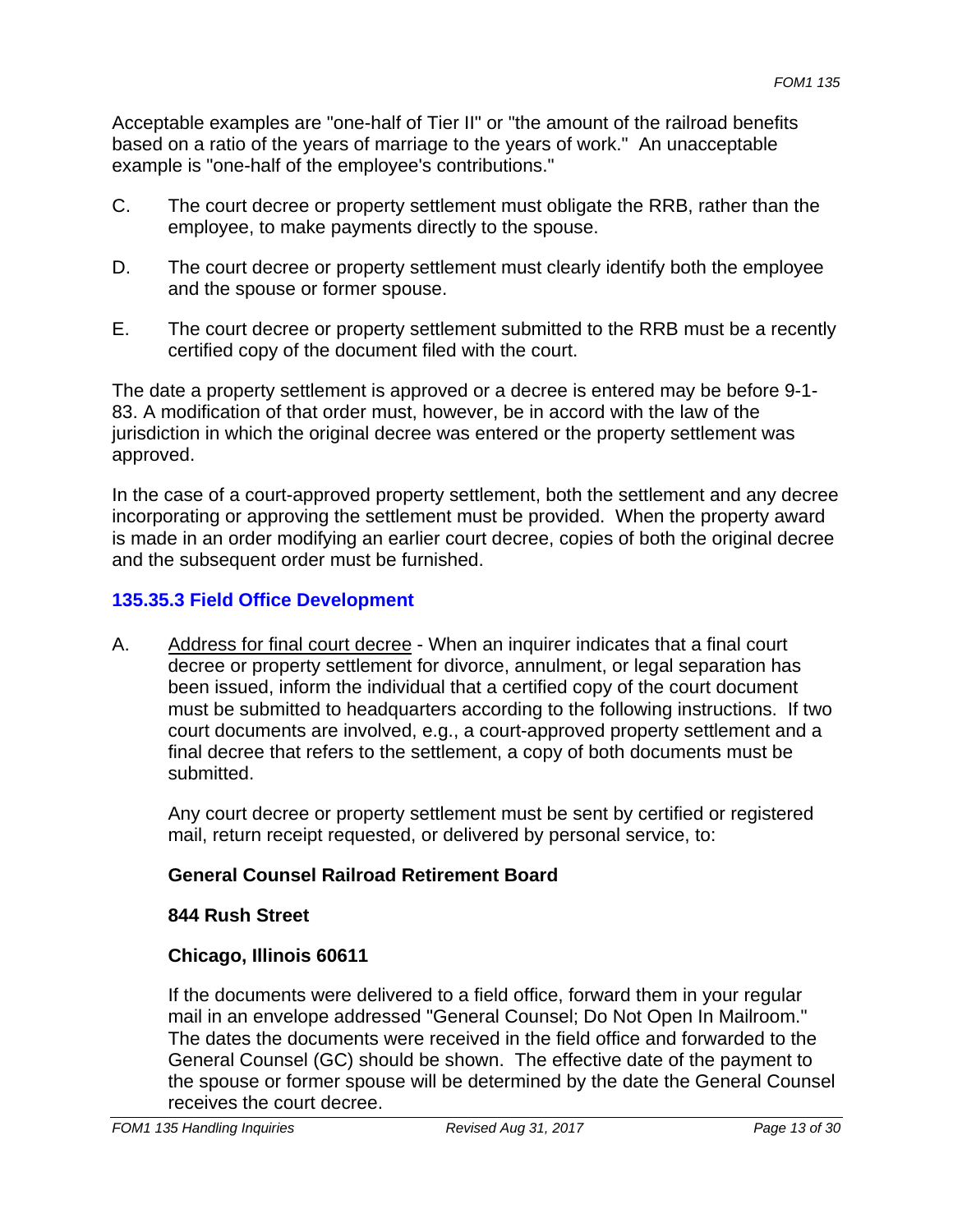In order to expedite handling the Office of General Counsel (OGC) has requested that the address of the divorced spouse be included with the documentation furnished to the OGC.

- B. Supporting documentation from spouse or former spouse If a spouse or former spouse contacts a field office regarding payment under a court decree or property settlement, advise them to complete the 'Spouse or Former spouse agreement' and 'Electronic Funds Transfer Statement'. This form is released to the spouse/former spouse when the court order is approved. **This is the only acceptable form and is only to be released by OGC.** If the spouse/former spouse requires the forms, request GC to forward a copy to the spouse/former spouse. The complete forms must be submitted to GC within three months from the date the GC receives the court decree. Failure to make any response may result in nonpayment. If some of the information is unknown, that should be indicated on the form. The forms must be signed and dated containing the following information:
	- 1. Employee identifying information Social security number, railroad retirement claim number, and full name of the employee.
	- 2. Spouse/former spouse identifying information Social security number, full name, and current address.
	- 3. Statement regarding termination
	- 4. EFT information Routing transit number, account number and account type. If the spouse or former spouse claims "no account," a signed statement certifying to that fact is necessary. This information is only required if the employee is currently entitled or an application has been submitted.

If the General Counsel (GC) receives the court order before the employee becomes entitled to an annuity, the spouse or former spouse will be notified by headquarters when the employee does become entitled. She must contact the RRB within 3 months of that notice, and submit the supporting documentation as indicated in section B above.

If the supporting documentation is submitted separately from the court decree, it may be sent regular mail to the address in section A. If it is submitted through a field office, transmit it in an envelope addressed "General Counsel; Do Not Open in Mailroom."

A regular annuity application (AA-3) is not required unless the spouse or former spouse is eligible for an annuity, and wishes to file an application.

C. Entering an IMPACT Amount - If you are aware that a court decree or property settlement ordering payments to a spouse or former spouse has been delivered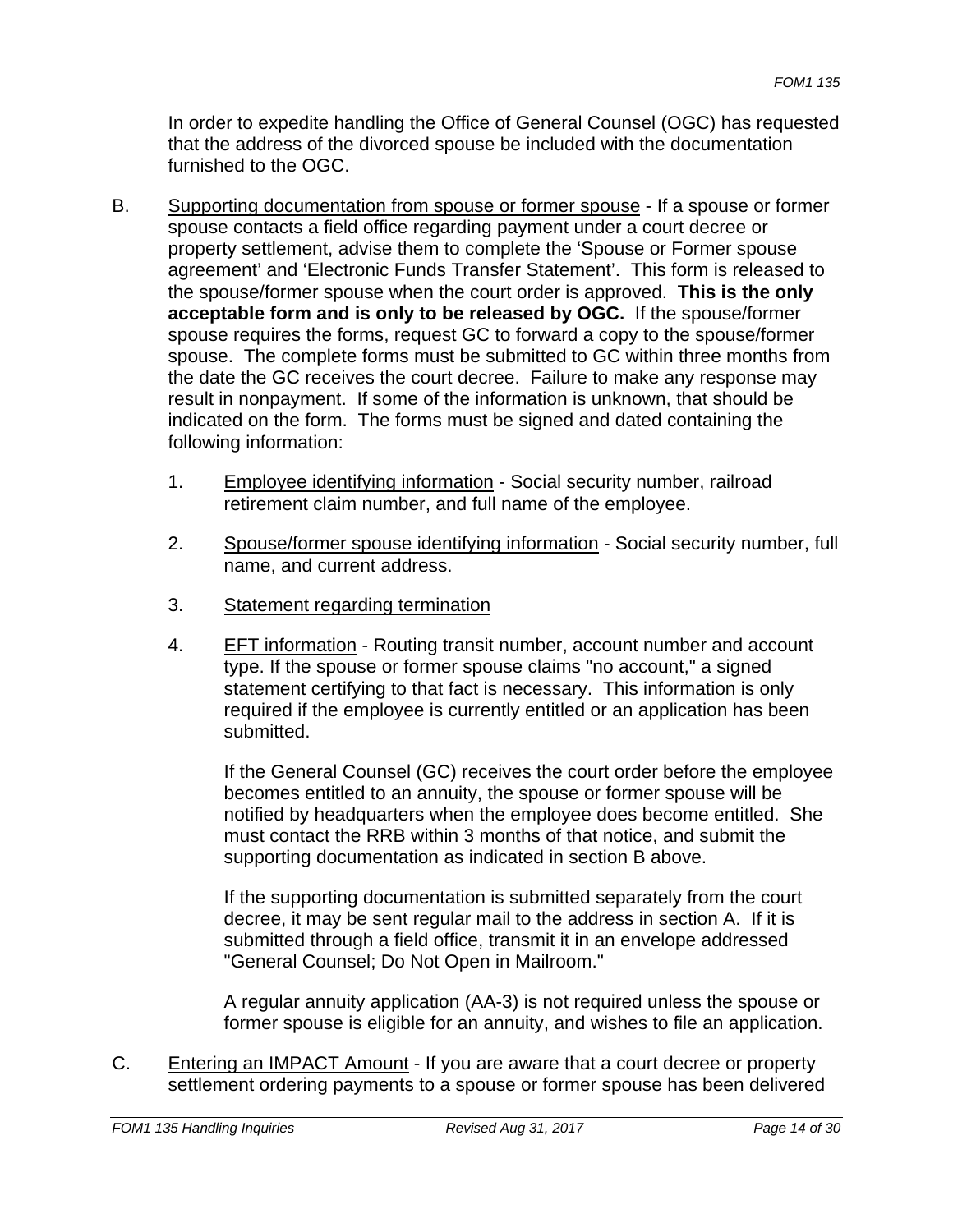to the GC, omit Tier II and the VDB when entering an IMPACT. You may enter a Tier I only IMPACT. Do not mark the application for manual review, unless it is required for another reason. Please enter "Community property settlement" in the remarks section of Form G-230.

#### **135.35.4 Amount Payable to the Spouse or Former Spouse**

As noted in section 135.35, a state court may not in any way consider Tier I in making a property division. The RRB will disregard that part of any court order which attempts to direct the RRB to pay a portion of the employee's Tier I to the spouse or former spouse. The RRB has no authority to intervene in cases where the court order attempts to make the employee responsible for paying a portion of his Tier I to the spouse or former spouse; however, if this comes to your attention, you should inform the parties that this is contrary to section 14 and the Hisquierdo decision.

Only employee annuity components may be paid to the spouse or former spouse. The components that may be paid are the Tier II, VDB, SUP ANN, and the amount of the overall minimum which exceeds the regular RR rate. When the O/M is prorated between employee and spouse annuities, only that part of the O/M paid in the employee's check is subject to division. Inquiries insisting that other than employee annuity components may be divided should be referred to the General Counsel.

The employee's annuity that is subject to court order is the amount after:

- Withholding for an overpayment under the RRA, Railroad Unemployment Insurance Act, or any other act administered by the RRB (e.g., Social Security Act);
- Work deductions; and
- Waiver.

The amount ordered payable by the court will be determined according to the court's intent, with these exceptions:

1. If the decree states a dollar amount greater than the payable annuity components, the lesser amount will be paid. Any increase in the components awarded to the spouse or former spouse will be paid to that individual until the amount ordered by the court is reached.

If the decree states an amount less than the payable annuity components, the amount ordered by the court will be paid.

2. If the decree states the amount in terms of a ratio of the length of the marriage to the length of railroad service, the periods will be determined in months, not years. If the court overstated the number of railroad service months, the actual number will be used.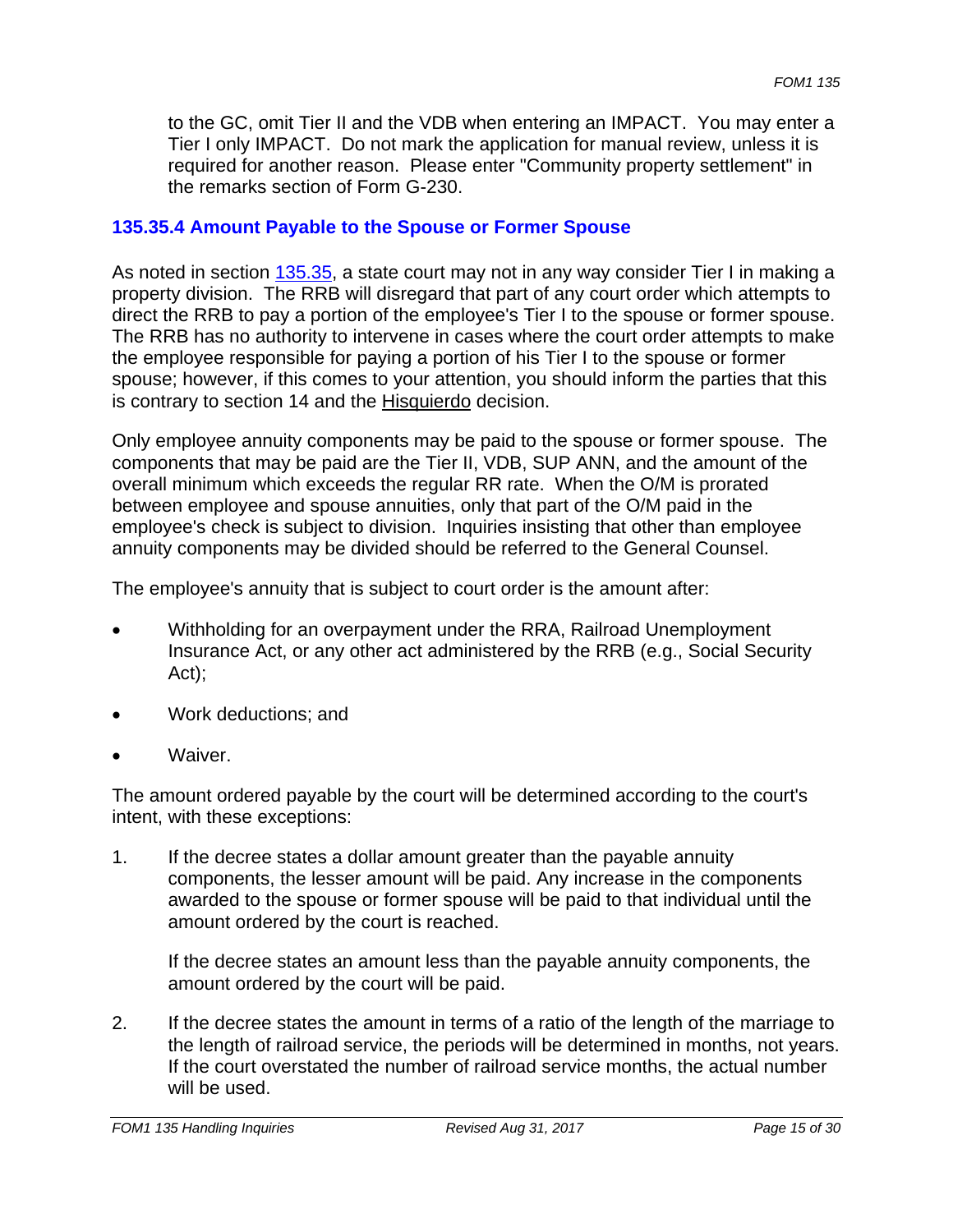If the court understated the number of service months, the figure stated by the court will be used.

The monthly amount paid to the spouse or former spouse may not be less than \$1.

We will not increase the amount payable to the spouse or former spouse because of any money the employee owes her (e.g., an arrearage in courtordered payments).

If more than one spouse or former spouse submits court decrees or property settlements, benefits will be paid on a first-come, first-served basis governed by the date of receipt by the GC. Conflicting decrees received on the same day will be paid according to which decree became final on the earliest date.

The spouse or former spouse does not have appeal rights with regard to the amount paid.

## **135.35.5 Review and Notification by the Office of General Counsel**

The OGC will determine the date the court order was received in the office. If it was delivered to another office of the RRB, it is not considered delivered until the date received by the OGC. If a court order was sent to the RRB before September 1, 1983, it is not considered delivered until a copy is received by the GC after August 30, 1983.

The OGC or a designee will review the court documents to determine if they comply with the law of the state, Federal law, and the RRB's regulations. The amount to be paid the spouse or former spouse will be determined. The OGC will then notify the employee and the spouse or former spouse either that the court order is not acceptable and why, or the dollar amount that will be paid. A copy of the court decree or property settlement will be sent to the employee. The notice will be mailed to the most recent address on record for each party or the attorneys.

If the employee is not currently entitled to an annuity, RPS-B2 will notate the folder accordingly. If and when the employee becomes entitled, RPS-B2 will apply the partition reduction to the employee's annuity and request address verification along with Direct Deposit information from the spouse or former spouse.

## **135.35.6 Payment of Benefits**

The Retirement Post Section B2 (RPS-B2) of Operations handles the initial and subsequent annuity adjustments in these cases. Send any follow-up inquiries regarding the court decree or property settlement to RPS-B2. Do not send them to the General Counsel.

A. Employee annuity - The employee annuity will be suspended at the earliest possible date following receipt of the court decree by the GC. Benefits withheld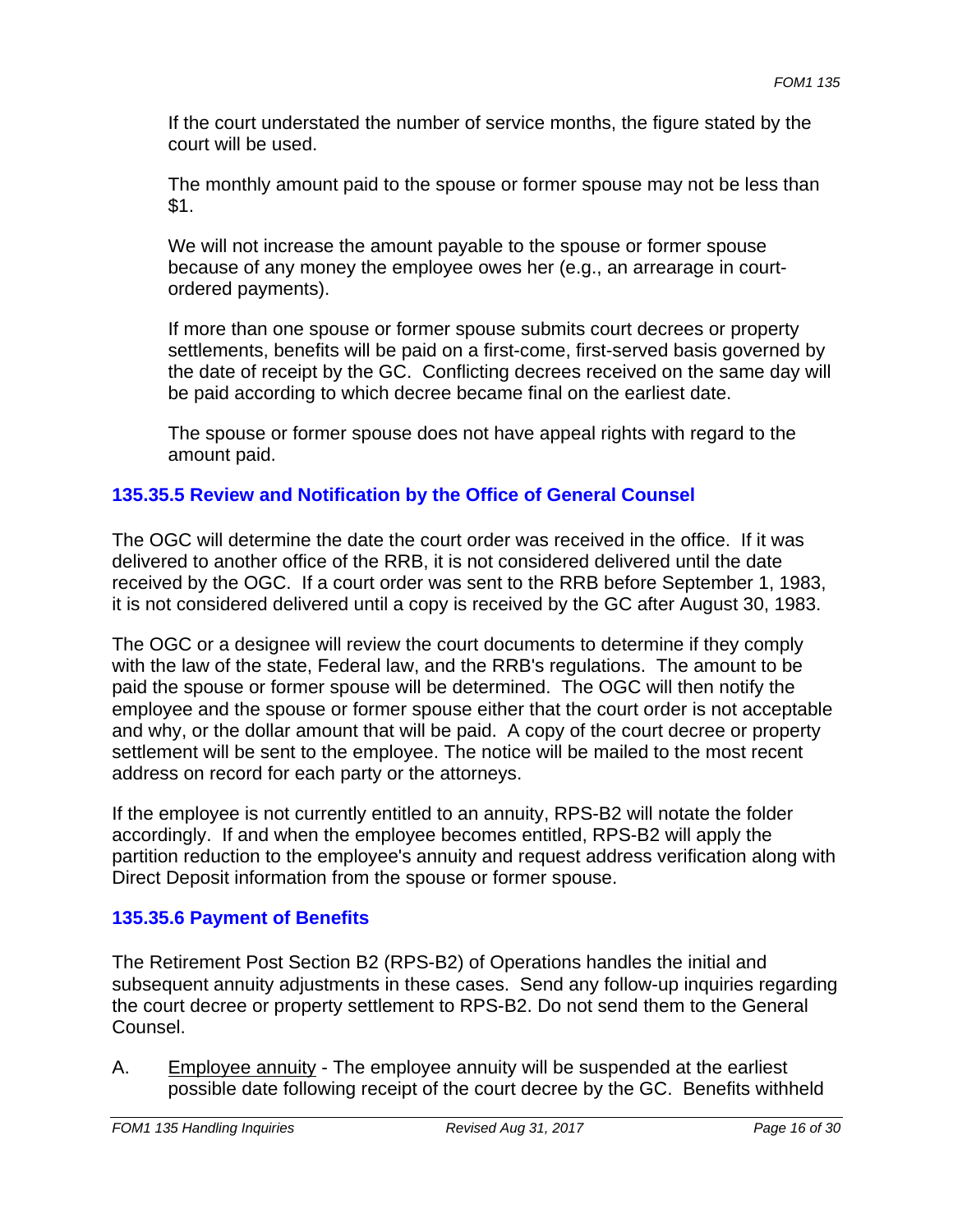from the employee may not be paid to the spouse or former spouse until the spouse or former spouse has furnished all supporting documentation as specified in FOM 135.35.3B.

When the employee's entitlement is in the future, payments will be withheld for the spouse or former spouse, beginning with the annuity beginning date.

If the spouse or former spouse does not submit the supporting documentation in the prescribed time (three months from the date the initial response from the spouse or former spouse was made), withheld benefits will be paid to the employee. When documentation is submitted later, no retroactive benefits will be paid to the spouse or former spouse.

Any taxable annuities paid to the spouse or former spouse are the taxable income of the employee. If the employee elects tax withholding, the amount to be withheld will be after deduction of the payments awarded to the spouse or former spouse.

B. Spouse or former spouse payments No payments will be made to the spouse or former spouse for any month the employee's annuity is not payable with the exception cited below in part C. If an overpayment occurs in the employee's annuity, any amount paid to the spouse or former spouse in excess of the amount that was actually payable, is an erroneous payment to the spouse or former spouse. She will be given all the rights given to an overpaid annuitant, even though she is not an annuitant.

Handle non-receipt or other payment inquiries according to the regular procedure. If a representative payee must be appointed, develop according to regular annuity procedure.

Payments to a spouse or former spouse terminate on the earlier of:

- The date the employee annuity terminates (see exception below, part C); or
- The date required by the court decree or the law of the jurisdiction in which the court decree was entered; or
- The last day of the month before the month in which the spouse or former spouse dies.

An amount due but unpaid at the death of the spouse or former spouse is payable as if it were an employee annuity. Payment will not be made to the heirs, legatees, creditors, or assignees of a spouse or former spouse, except in accordance with the priority of payment of an amount due but unpaid at death.

A change of address request for a spouse/former spouse is to be handled as follows: if the spouse/former spouse is on DATAQ, process the change of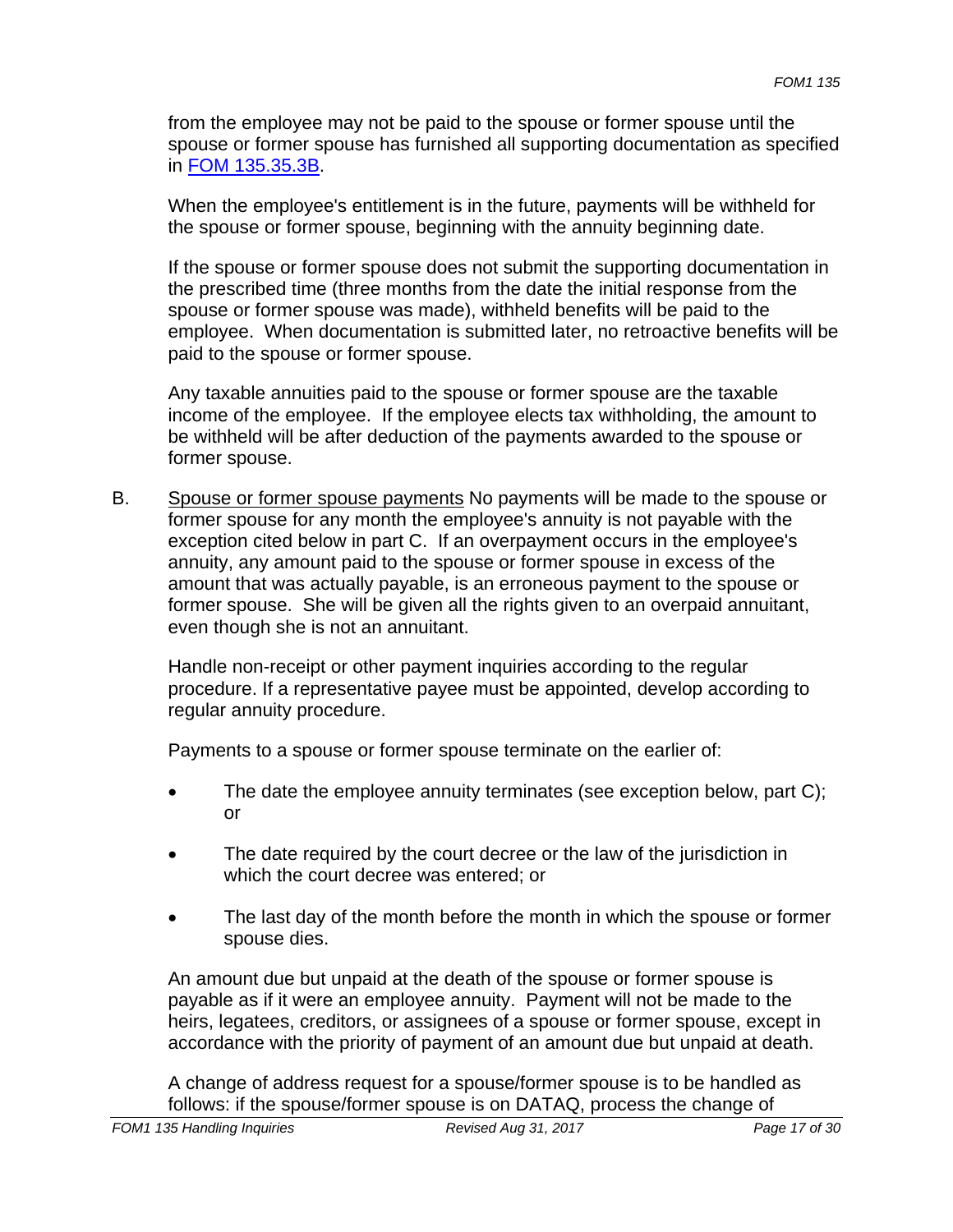address via FAST; if not on DATAQ, forward a copy of the COA request to RPS-B2 requesting the document to be imaged. You may fax, email or send the COA request through the mail.

C. The Pension Protection Act (PPA) of 2006, P.L. 109-280, amended the Railroad Retirement Act of 1974 by allowing the continuation of partition payments to surviving former spouses. The PPA stipulated that only the tier 2 portion of the partition payment would be continued; and the employee's death would have to be after August 17, 2007.

The Worker, Retiree, and Employer Recovery (WRER) Act of 2008, P. L. 110- 458, further liberalized court ordered payments to partition recipients in several ways:

- Allowed partition payments to begin when the employee is eligible for an annuity but not yet receiving one if certain conditions are met;
- Removed final divorce as a precondition for early payment or continuation of the payment of the partition. As long as a valid court order has been received by the RRB and reviewed and approved by the OGC, payment of the partition may be made to a separated or a divorced spouse;
- Allowed the partition amount paid **before** the entitlement of the employee to be based on the tier 2 and the VDB. Appropriate COLAs will be included if the partition amount is calculated as a percentage or ratio of the employee's divisible benefits;
- Allowed the partition amount paid **after** the employee's death to be based on the tier 2, VDB, and SUPP. Appropriate COLAs will be included if the partition amount is calculated as a percentage or ratio of the employee's divisible benefits;
- Allowed all partitions terminated due to the death of the employee to be reviewed and reinstated, regardless of the employee's date of death. However, no reinstatement could be effective prior to September, 2007;
- All partitions continued after the employee's death effective September, 2007 would be reviewed for inclusion of the VDB, SUPP, and COLAs;
- Established the court order as the document to determine whether or not payment will continue after the death of the employee. The court order can limit the total amount paid; the number of payments; the age of the recipient; etc.

When the first partition payment is made before the entitlement of the employee; or after the death of an employee who hasn't been entitled to an annuity, three pieces of information must be on file before payment is made: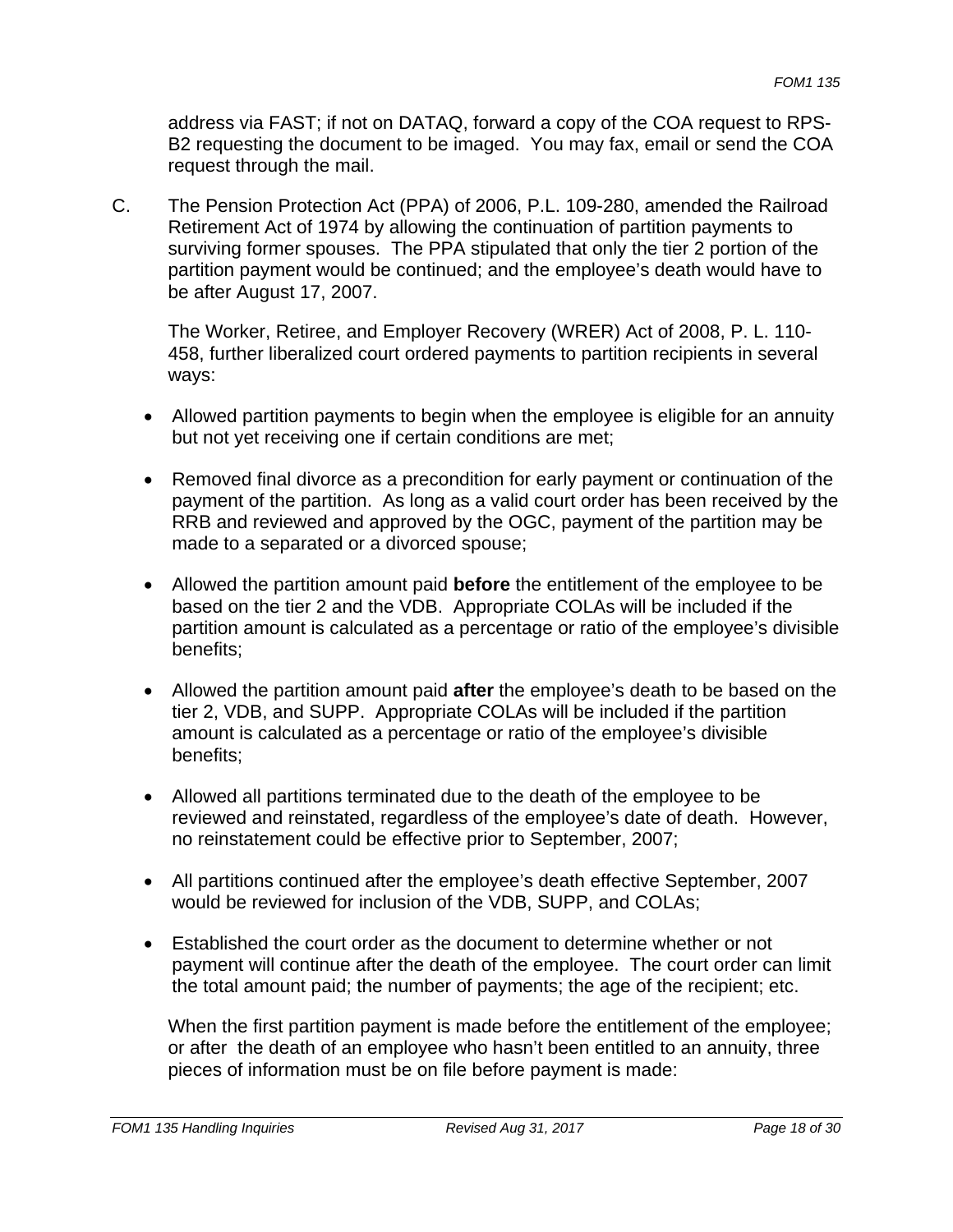- Proof of age for the employee and the spouse or former spouse. The proofs must be on APPLE.
- Both the employee and the spouse or former spouse must be 62 for a full month before the partition can be paid. If the employee has died, the employee would have been 62 for a full month.
- The court documents are on file in IMAGING and have been reviewed and approved by the Office of General Counsel.

Use the following procedure to process these cases.

## **Initial Partition Payments Made to a Spouse or Former Spouse When the Employee is not Entitled to an Annuity**

## **Field Office**

The Worker, Retiree, and Employer Act of 2008 allows a court ordered partition payment to be made to a spouse or former spouse prior to the entitlement of the employee. The field office will usually be the first point of contact between the spouse or former spouse and the RRB. The following instructions should be followed by the field offices.

| <b>Step</b> | <b>Action</b>                                                                                                                                                                                                                                                                                                                                                                                                                                                                             |
|-------------|-------------------------------------------------------------------------------------------------------------------------------------------------------------------------------------------------------------------------------------------------------------------------------------------------------------------------------------------------------------------------------------------------------------------------------------------------------------------------------------------|
| 1.          | Check EDMA to make sure the employee has 10 years of service or 5<br>years after 1995.                                                                                                                                                                                                                                                                                                                                                                                                    |
| 2.          | Check APPLE for proof of age (POA) for both the spouse or the former<br>spouse, and the employee. If POA is not on APPLE or IMAGING, contact<br>the spouse or former spouse and advise that this information is necessary<br>before the court ordered partition payment can be paid. If it is not<br>possible to secure the employee's proof, follow the instructions in FOM1<br>905.5.5 in using the NUMIDENT at the Social Security Administration to<br>prove the age of the employee. |
|             | Both the employee and the spouse or former spouse must be 62 for a full<br>month in order for payment of the partition to be made when the<br>employee is not or has not been entitled to an annuity. If proofs cannot<br>be secured, payment will not be made.                                                                                                                                                                                                                           |
| 3.          | Check IMAGING for the court document, and evidence that the Office of<br>General Counsel (OGC) has approved it for payment. If the documents<br>are not on IMAGING, request a copy from the spouse or former spouse;<br>then forward to the OGC for review.                                                                                                                                                                                                                               |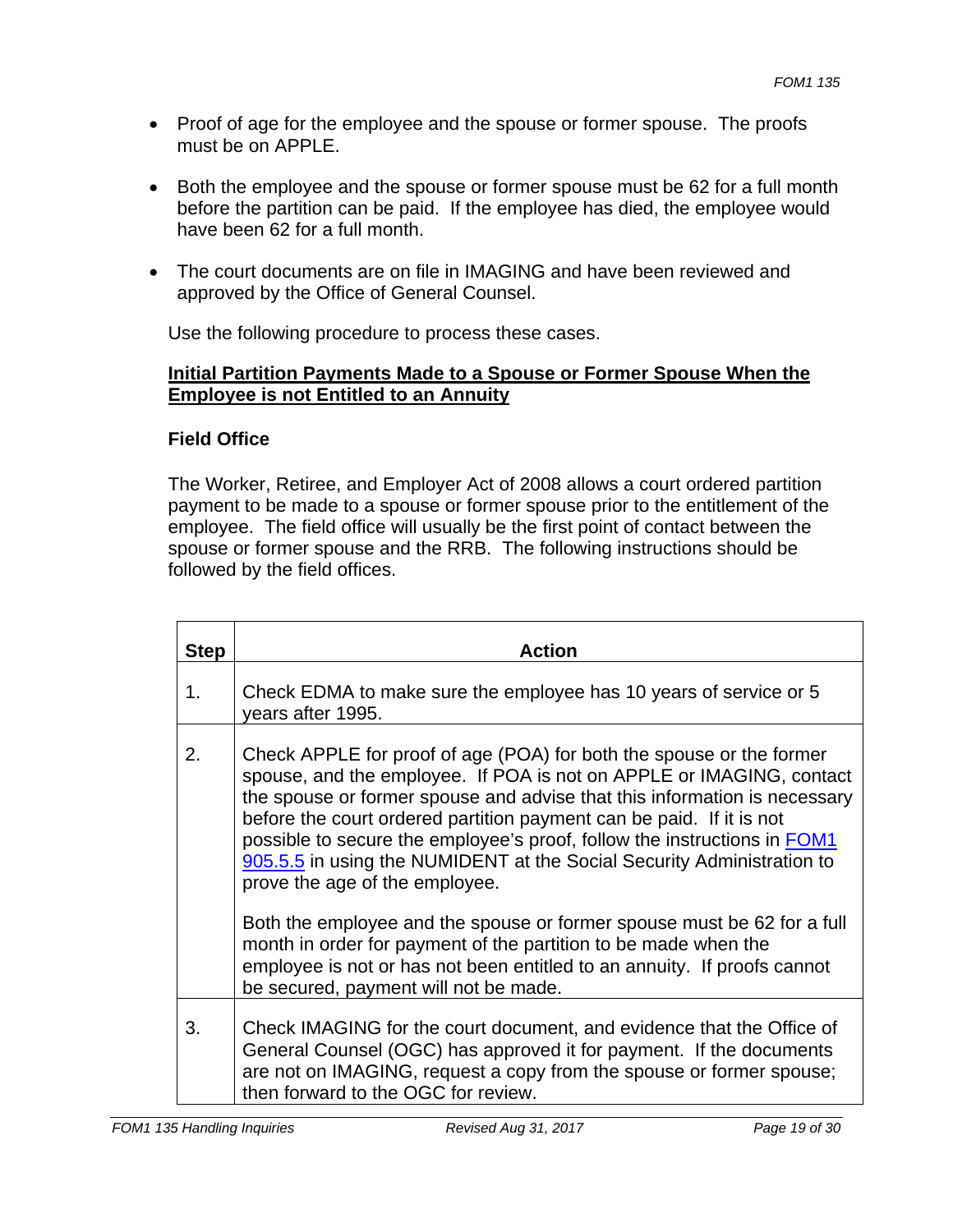4. If the court document and the OGC review are on IMAGING, verify bank information and the street address. Send an email to the RBD Mailbox. In the Attn box, put '**ATTN RB2: Partition**.' Include the name and claim number of the employee and the name of the spouse or former spouse and the message: 'Possible Independent Partition Payment'. Include the contact information if it is different from the information on IMAGING.

#### **Headquarters-RB2**

The RBD mailbox is screened daily. The senior specialist in RB2 will assign cases on USTAR. The USTAR code will be RB2 0PI. Examiners should use the following procedure to pay these cases.

| <b>Step</b> | <b>Action</b>                                                                                                                                                                                                                                                                                                                                       |
|-------------|-----------------------------------------------------------------------------------------------------------------------------------------------------------------------------------------------------------------------------------------------------------------------------------------------------------------------------------------------------|
| 1.          | Verify the requirements for payment of an independent partition.                                                                                                                                                                                                                                                                                    |
|             | The employee must have 10 years of service or 5 years after<br>1995.                                                                                                                                                                                                                                                                                |
|             | The employee and the spouse or former spouse must be age 62<br>for a full month. If the employee is deceased, the employee would<br>be age 62 for a full month if still alive. If the employee and the<br>spouse or former spouse will be 62 in the future, set a Tickler for<br>the month both will be 62 for a full month.                        |
|             | The legal documents must have been reviewed and approved by<br>the OGC.                                                                                                                                                                                                                                                                             |
| 2.          | Request a G-90.                                                                                                                                                                                                                                                                                                                                     |
|             | Fill in Part 1 as usual, making sure to use the employee's date of<br>birth.                                                                                                                                                                                                                                                                        |
|             | In Part 2 use the spouse's or former spouse's first date of payment<br>as the ABD in number 8. For the DLW-RR, use the day before the<br>first payment date. The Type of Request will always be '01'. The<br>Annuity Code will be '01' or '02' depending on the employee's age.<br>The APP File date will be the day before the first payment date. |
|             | Enter lag only if necessary for eligibility.                                                                                                                                                                                                                                                                                                        |
| 3.          | Calculate the partition amount, once the G-90 has been received.                                                                                                                                                                                                                                                                                    |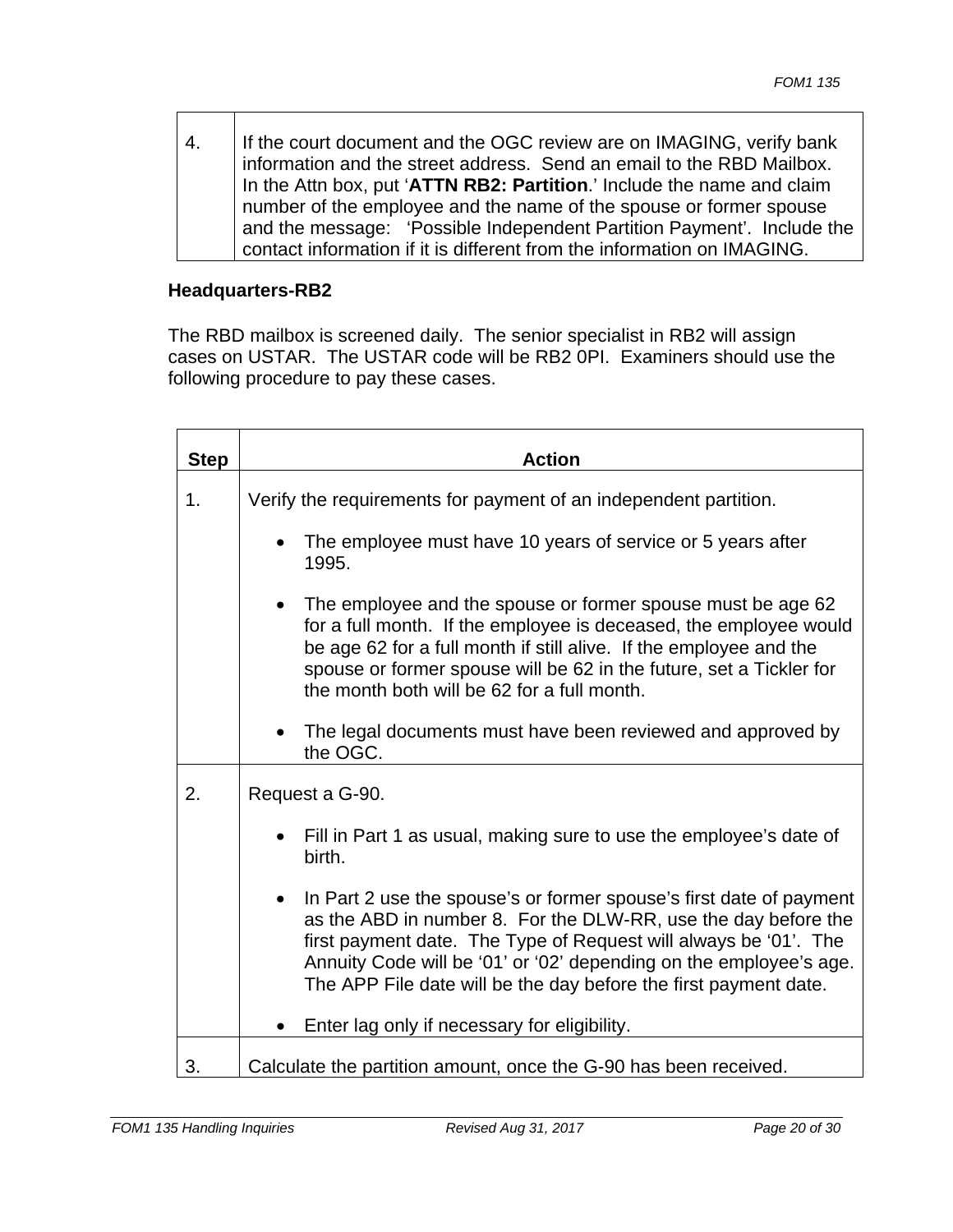|    | If the rate will be a ratio or percentage of the employee's rate, use<br>the Legal Process Tier Proration Program to calculate the<br>partition. Use only the tier 2 and the VDB if the employee is alive<br>but not entitled to an annuity. Use the tier 2, the VDB, and the<br>SUPP if the employee is deceased.                                                                                     |
|----|--------------------------------------------------------------------------------------------------------------------------------------------------------------------------------------------------------------------------------------------------------------------------------------------------------------------------------------------------------------------------------------------------------|
|    | If the employee would be entitled to a 60/30 annuity, no age<br>$\bullet$<br>reduction will be used in the calculation. For an age and service<br>annuity with less than 30 years of service, calculate the employee<br>age reduction. Use the effective date of the court ordered partition<br>payment to calculate the employee's age reduction months.                                              |
| 4. | The case will be paid in ROC. Before the independent partition can be<br>paid, a dummy award for the employee must be set up. To set up the<br>dummy award:                                                                                                                                                                                                                                            |
|    | Fill out the General Information screen with the employee's<br>information, except use the first payment date of the partition as<br>the ABD.                                                                                                                                                                                                                                                          |
|    | The Type of Annuity will be based on the employee's age and<br>$\bullet$<br>years of service. The Type of Computation will be 0 or 8, and the<br>Type of Cert will be 0.                                                                                                                                                                                                                               |
|    | Fill in the address; complete the exam number and the unit ID.<br>$\bullet$<br>Put in remarks: Dummy Employee Award for an Independent<br>Partition. Hit enter.                                                                                                                                                                                                                                        |
|    | Go to PF 22, the Annuitant Data screen. Enter the BA number,<br>$\bullet$<br>and the Current Connection code. The Service Before 08-12-<br>1983 will be pre-filled from EDMA. The Filing Date, the Date Last<br>Worked, and the Date Relinquish Rights will be the day before the<br>first payment date. The marital code will be '1' for a male<br>employee and '4' for a female employee. Hit enter. |
| 5. | The dummy award will not be sent to authorization or vouchering. It is<br>necessary for the independent partition award to send certain employee<br>information to the TAS database when the employee is not entitled.                                                                                                                                                                                 |
| 6. | Prepare an award to pay the legal partition as usual.                                                                                                                                                                                                                                                                                                                                                  |
|    | <b>Note:</b> Once the employee becomes entitled to an annuity, the partition<br>payment will be recalculated. The recalculation will include the<br>employee's tier 2, the VDB, and the SUPP amounts payable at the<br>employee's ABD. The court ordered partition payment to the spouse or<br>former spouse will be recertified effective with the employee's ABD.                                    |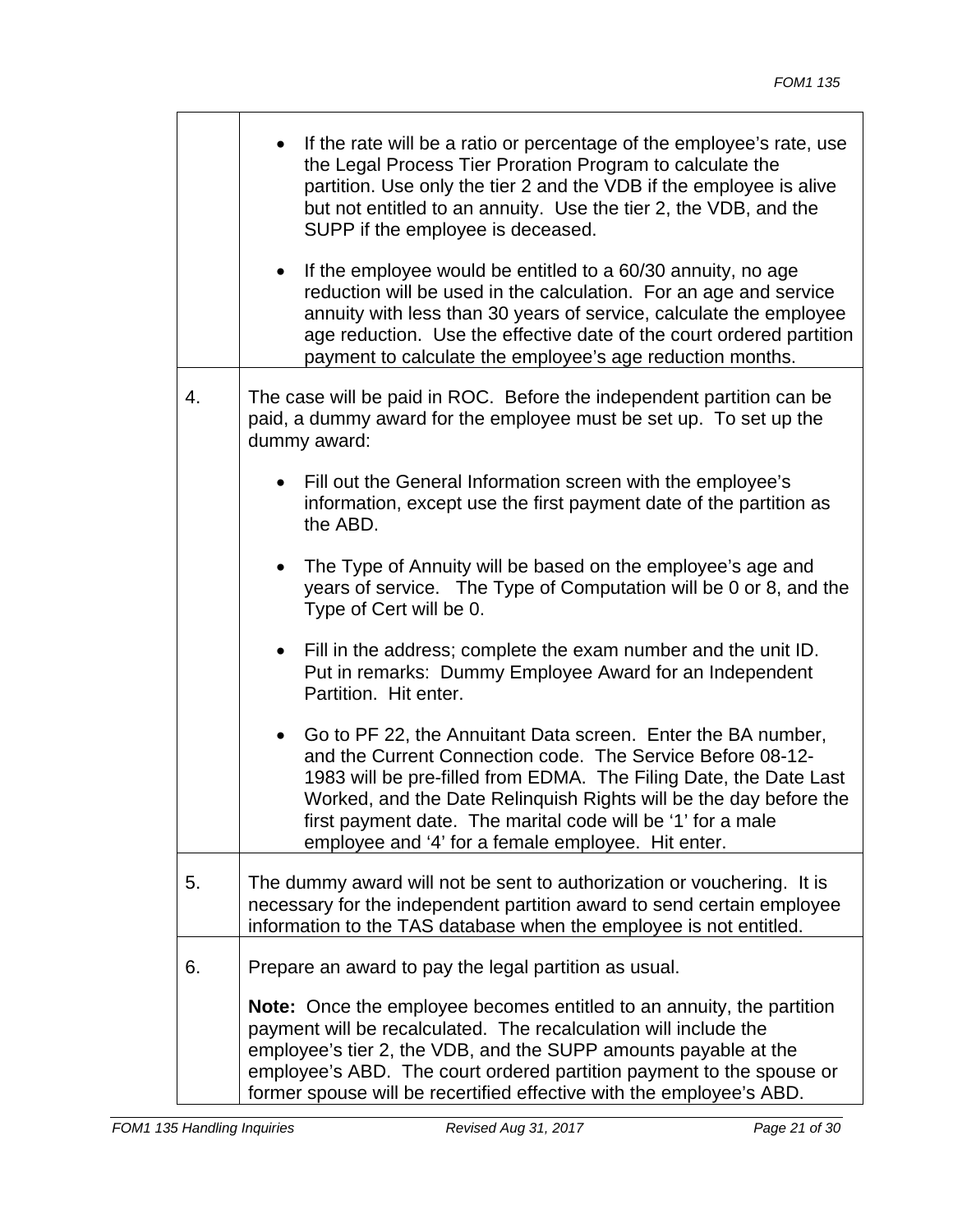|  | 7.  | Prepare the ALTA letter RL-23 notice as usual.                                                                                                                                 |
|--|-----|--------------------------------------------------------------------------------------------------------------------------------------------------------------------------------|
|  | 8.  | In the comments section of USTAR, include "Third party payment under<br>PL 110-458-Independent Partition." Close the USTAR referral using<br>the appropriate disposition code. |
|  | 9.  | Send all documents to IMAGING.                                                                                                                                                 |
|  | 10. | PREH will code the SP-REC-ONLY-FLG on the 3200 screen, page 6,<br>with a '2', to identify these cases as independent partitions.                                               |

## **Continuation of Partition Payments After the Death of the Employee**

Effective August 17, 2007, when an FNOD is entered, APPLE identifies all third party payments and generates a STAR referral for examiner handling.

- If the third party payment is a garnishment, the referral is 0471, terminate 3<sup>rd</sup> party payment and recover any outstanding overpayment.
- If the third party payment is a partition, the referral is 0472, check  $3<sup>rd</sup>$  party payment adjustment under PL 109-280.

If partition is involved, any additional examiner action will be taken by examiners in RB2.

| <b>Step</b> | <b>Action</b>                                                                                                                                                              |
|-------------|----------------------------------------------------------------------------------------------------------------------------------------------------------------------------|
| 1           | Locate the court documents on IMAGING or in the folder. If the<br>documents cannot be located, contact the Office of General Counsel<br>before proceeding.<br>Go to step 2 |
| 2           | Review court documents. If:                                                                                                                                                |
|             | The court documents specifically state the partition is to<br>$\bullet$<br>terminate upon the EE's death – terminate the third party<br>payment - go to step 7.            |
|             | The court document does not mention a terminating event $-$ go<br>$\bullet$<br>to step 3.                                                                                  |
|             | • The court document mentions a terminating event other than<br>EE's death – set a TICKLER for the date to stop the partition                                              |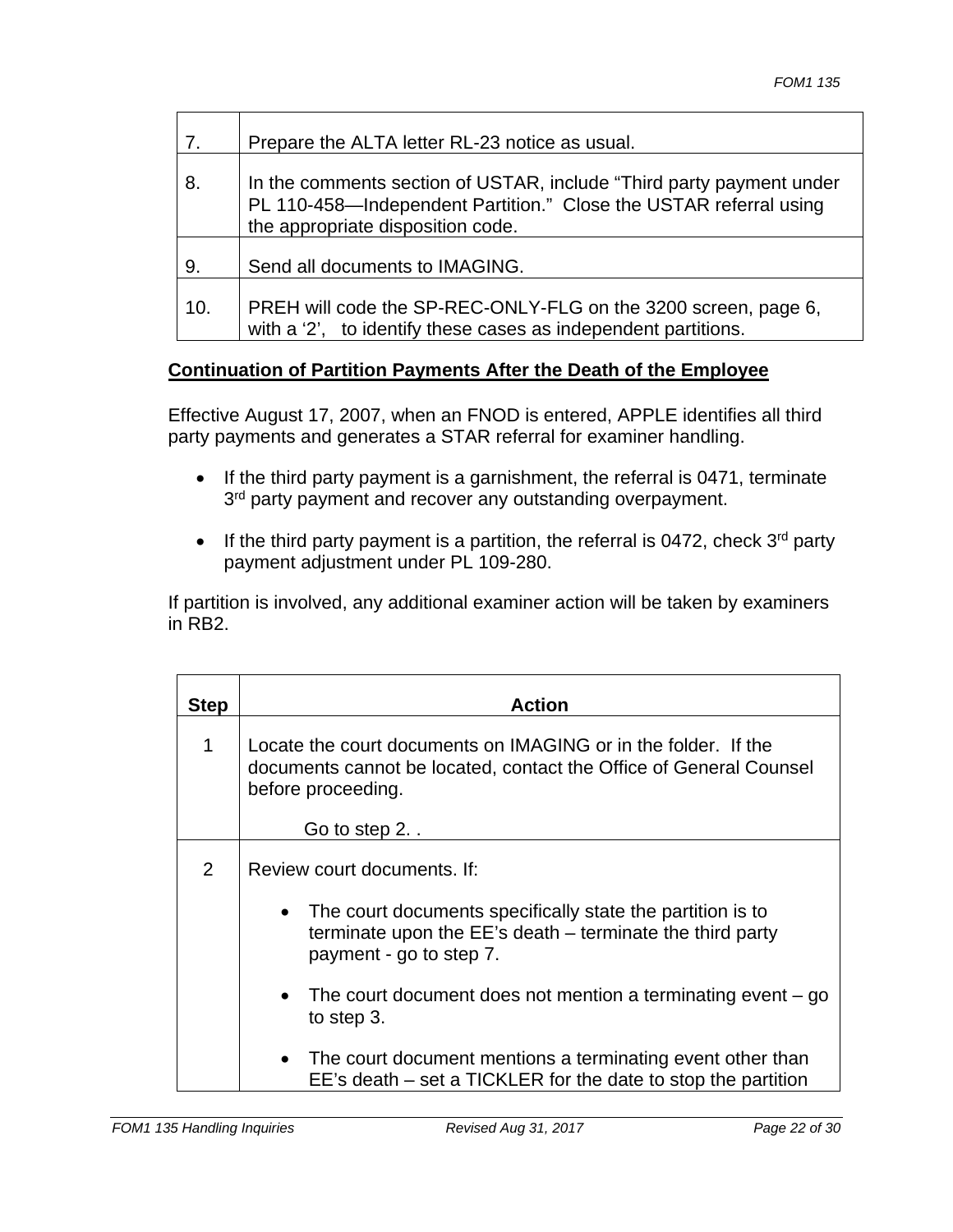$\overline{\phantom{a}}$ 

| <b>Step</b> | <b>Action</b>                                                                                                                                                                                                                                                                                                                                                                                                                                                                          |
|-------------|----------------------------------------------------------------------------------------------------------------------------------------------------------------------------------------------------------------------------------------------------------------------------------------------------------------------------------------------------------------------------------------------------------------------------------------------------------------------------------------|
|             | payment, i.e., when the partition recipient turns age 65; is<br>eligible for an RRB annuity; etc.-go to step 3.                                                                                                                                                                                                                                                                                                                                                                        |
|             | NOTE: If there is any question regarding the intent of the<br>court<br>document, contact the OGC for an interpretation.                                                                                                                                                                                                                                                                                                                                                                |
| 3           | Partitions paid after the death of the employee are calculated on the<br>tier 2, the VDB, and the Supp. Verify the partition amount by<br>reviewing PREH, screen RH3RDPAY (3276). It will be necessary to<br>recalculate the partition amount if LPE work deductions were involved,<br>or if the partition was calculated using the overall minimum. If the<br>partition rate must be recertified, go to step 4.<br>If the partition rate does not need to be recertified, take a PREH |
|             | update action to correct the ANN-TYP-CD to 7 or 8. See step 4 for an<br>explanation of these codes. Go to step 6.                                                                                                                                                                                                                                                                                                                                                                      |
| 4           | Do a recert award on ROC to recertify the partition amount. On<br>screen ADJUSTMENT DATES AND CODES (PF 18), enter one of two<br><b>LEGAL PROCESS TYPE codes.</b>                                                                                                                                                                                                                                                                                                                      |
|             | Code 7 indicates that the partition paid after the death of the<br>$\bullet$<br>employee will continue without restriction.                                                                                                                                                                                                                                                                                                                                                            |
|             | Code 8 indicates that the partition continues after the death of<br>$\bullet$<br>the employee, but should terminate at a future date, as<br>indicated in the court documents. A TICKLER has been set for<br>this termination.                                                                                                                                                                                                                                                          |
|             | Go to step 5.                                                                                                                                                                                                                                                                                                                                                                                                                                                                          |
| 5           | Complete RL-23 with the following paragraph.                                                                                                                                                                                                                                                                                                                                                                                                                                           |
|             | We have adjusted your court ordered payment due to the death<br>of the employee.                                                                                                                                                                                                                                                                                                                                                                                                       |
|             | Go to step 7.                                                                                                                                                                                                                                                                                                                                                                                                                                                                          |
| 6.          | If the terminating event is other than EE DOD then complete a tickler<br>so that partition may be removed timely. Go to step 7.                                                                                                                                                                                                                                                                                                                                                        |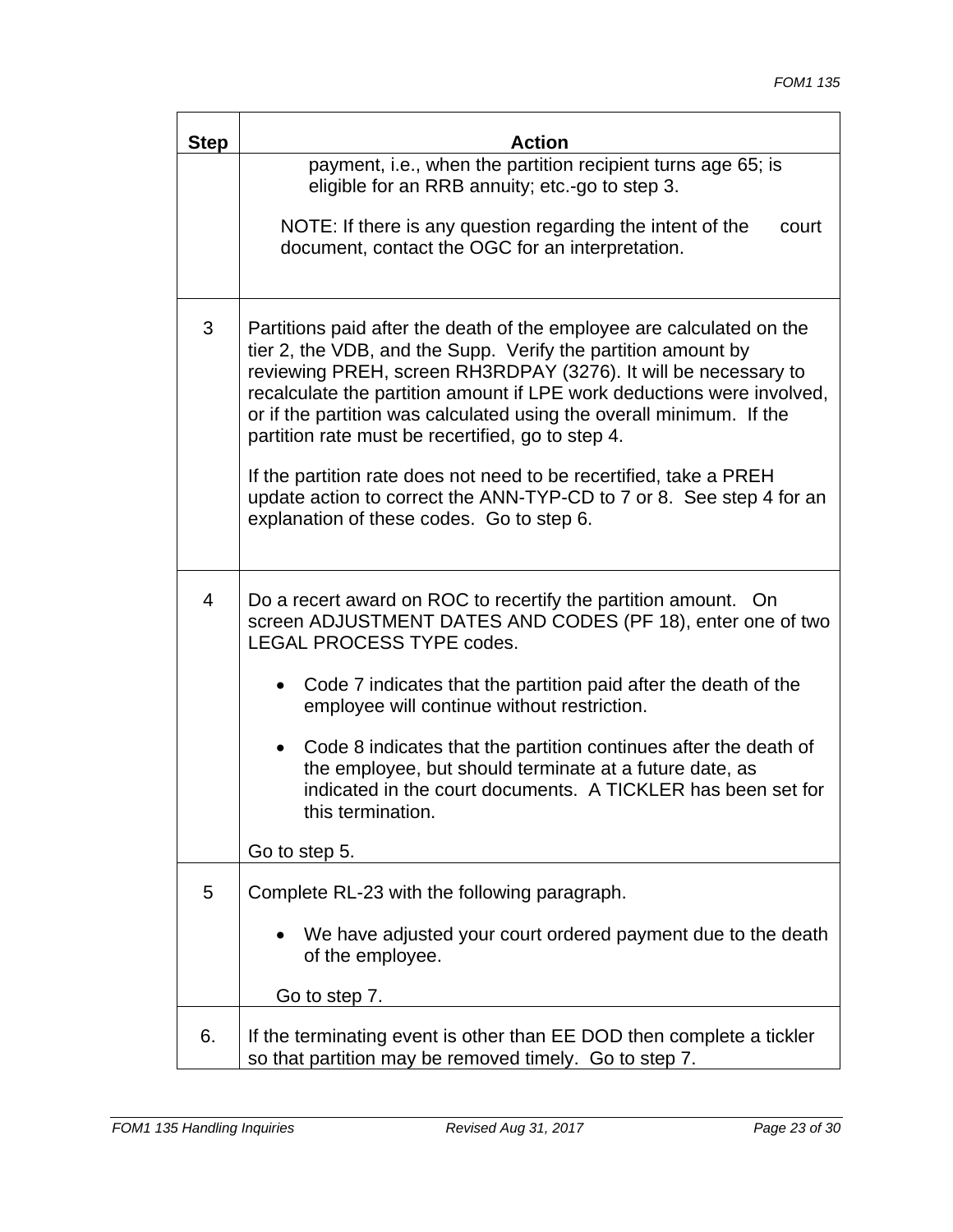| <b>Step</b> | <b>Action</b>                                                                                                                   |
|-------------|---------------------------------------------------------------------------------------------------------------------------------|
|             | Close the STAR referral and provide the comment, "Third party<br>payment (terminated) (continued) (adjusted) under PL 110-458." |

In a special workload, partition payments terminated prior to August 17, 2007 were reviewed and reinstated, where appropriate, effective September, 2007. Also, all partition payments continued after August 17, 2007 were reviewed and the payments recertified where necessary.

# **135.40 Garnishment of Benefits and Assignment in Lieu of Garnishment**

## **135.40.1 What Can Be Garnished**

Annuities and accrued annuities payable under the Railroad Retirement Act, sickness and unemployment benefits payable under the Railroad Unemployment Insurance Act, and benefits payable under any other Act administered by the RRB, can be subject to legal process (i.e., garnishment) to enforce an obligation for child support and/or alimony payments.

Garnishment of retirement benefits for other purposes, such as payments to an estate, is expressly prohibited by section 14 of the Railroad Retirement Act.

## **135.40.2 Retirement Annuities Exempted from Garnishment**

A portion of retirement benefits payable is exempt from garnishment by Federal law. If the state in which the legal process is issued also provides for an exemption, the larger exemption will apply in the case.

In the absence of a state law providing for a higher exemption, Federal law exempts 35% of benefits from garnishment. The amount of the exemption is:

- Increased by 10% if the beneficiary is supporting a spouse or child other than the spouse or child with respect to whose support the legal process is issued.
- Increased by 5% if the support or alimony arrearage which precipitated the garnishment order is less than 12 weeks old.

If both of these conditions exist, the maximum retirement benefit subject to garnishment is 50%, unless an applicable state law provides a higher exemption.

The amount of the retirement benefits considered for possible garnishment is the rate after any necessary reduction, such as for recovery by the RRB of an overpayment, deduction of Medicare premiums, vested dual benefit cutback, tax withholding, payments awarded to a spouse or former spouse as part of a property settlement, or a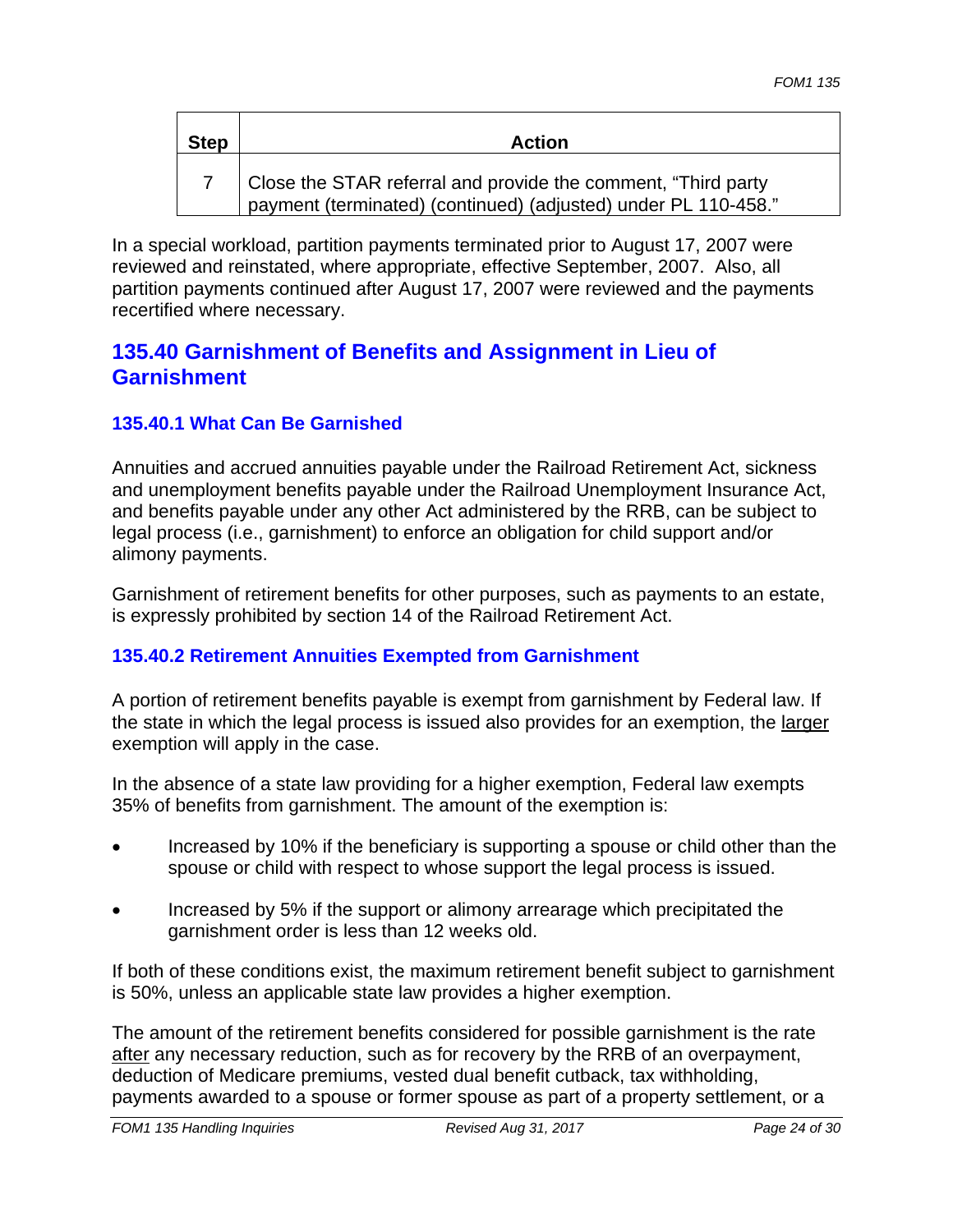reduction for some other reason. Any applicable exemptions are applied to the reduced benefits actually paid.

#### **135.40.3 General Inquiries**

If legal references are requested by any of the parties involved in a garnishment proceeding, use the following guide paragraph as a response:

"The current provisions permitting garnishment of benefits may be found at 42 U.S.C. 659(a) et seq; and the Federal exemption provisions may be found at 15 U.S.C. 1672 and 1673(b). The RRB's regulations regarding garnishment may be found at 20 CFR Part 350."

In your dealings with inquirers, be careful not to assume the role of counselor regarding securing a writ of garnishment or challenging such an order. Explain that the RRB can neither represent nor raise arguments on behalf of the concerned parties. Advise such individuals that they may retain someone to represent them by either hiring a private attorney or contacting a legal aid or legal services program in their community.

## **135.40.4 Actual Action of Garnishment**

Because the RRB is obliged by law to respond swiftly to legal process, immediately send any correspondence or legal notices you receive regarding the actual action of garnishment to the General Counsel in a plain white envelope with the notation "DO NOT OPEN IN MAILROOM." Any other inquiries regarding the form or creation of such notices which you are unable to satisfy should also be directed to the General Counsel in this manner.

Advice lawyers representing annuitants or spouses to send writs of garnishment of benefits paid by RRB and related pleadings or correspondence directly to the General Counsel of the Board, 844 Rush Street, Chicago, Illinois, 60611, via certified or registered mail, return receipt requested. Such orders can also be served personally upon the General Counsel.

## **135.40.5 Assignment of Payment**

An annuitant may assign a specific amount of an annuity to be paid directly to the spouse or to someone else for alimony or child support in lieu of going through garnishment proceedings if:

- The beneficiary files an acceptable "Assignment of Payment" with the RRB, and
- The assignment is in accordance with state law provisions concerning garnishment which generally require that the annuitant must be in arrears in making court ordered payments for alimony or child support, and
- The amount meets the Federal exemption rules as stated above.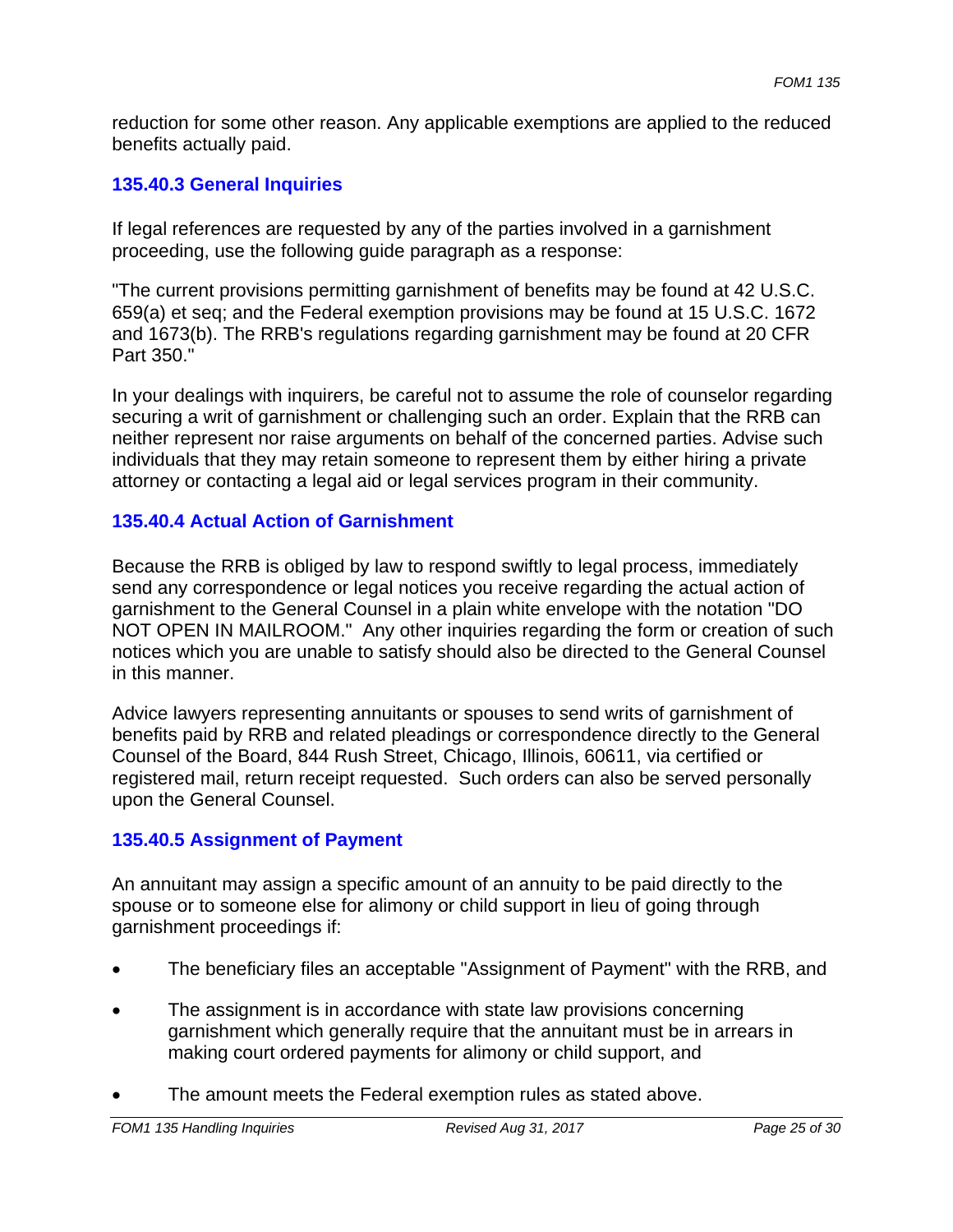#### **135.40.6 Processing an Assignment Request**

When an annuitant expresses the desire to assign a portion of an annuity in lieu of having the benefit garnisheed or attached, legal assistance in preparing the assignment statement may be suggested or you may assist in preparing the statement to be sent to the General Counsel. The statement of assignment which you assist in preparing must include:

- A. That this statement is intended to be in accord with appropriate state law and in lieu of garnishment;
- B. That a court order for payment of alimony or child support which is the obligation of the annuitant exists and a copy of the order is attached;
- C. That the annuitant is in arrears in making the ordered payments, and the amount of the arrearage;
- D. Declaration of the amount to be assigned per month, and the name and address of the party to whom the assigned payment is to be made;
- E. The signature, address and telephone number of the annuitant;
- F. The notation that the annuitant was "Assisted in preparation by (your name and field office location)".

## **135.40.7 Status Inquiries**

- Court orders and related correspondence are to be sent to the General Counsel. Law will determine if the order applies to an annuitant or an employee of the RRB. Orders that apply to an annuitant are forwarded to BCS.
- BCS will handle all matters and make all decisions relating to the appropriateness and acceptability of the garnishment notice and to the removal of such orders.
- If the order is valid, BCS will be responsible for the initial and post adjudication of retirement, disability and survivor annuities. However, disability ratings are still the responsibility of DPS. Effective May 1, 1997, BCS will also be responsible for orders involving RUIA payments.
- If the order is determined to be invalid, BCS will release a letter explaining why the order is not "acceptable."
- Any inquiries or materials not directly related to the garnishment or assignment of payment, (e.g., change of address) should be routed through the usual channels. DO NOT send them through the General Counsel or BCS.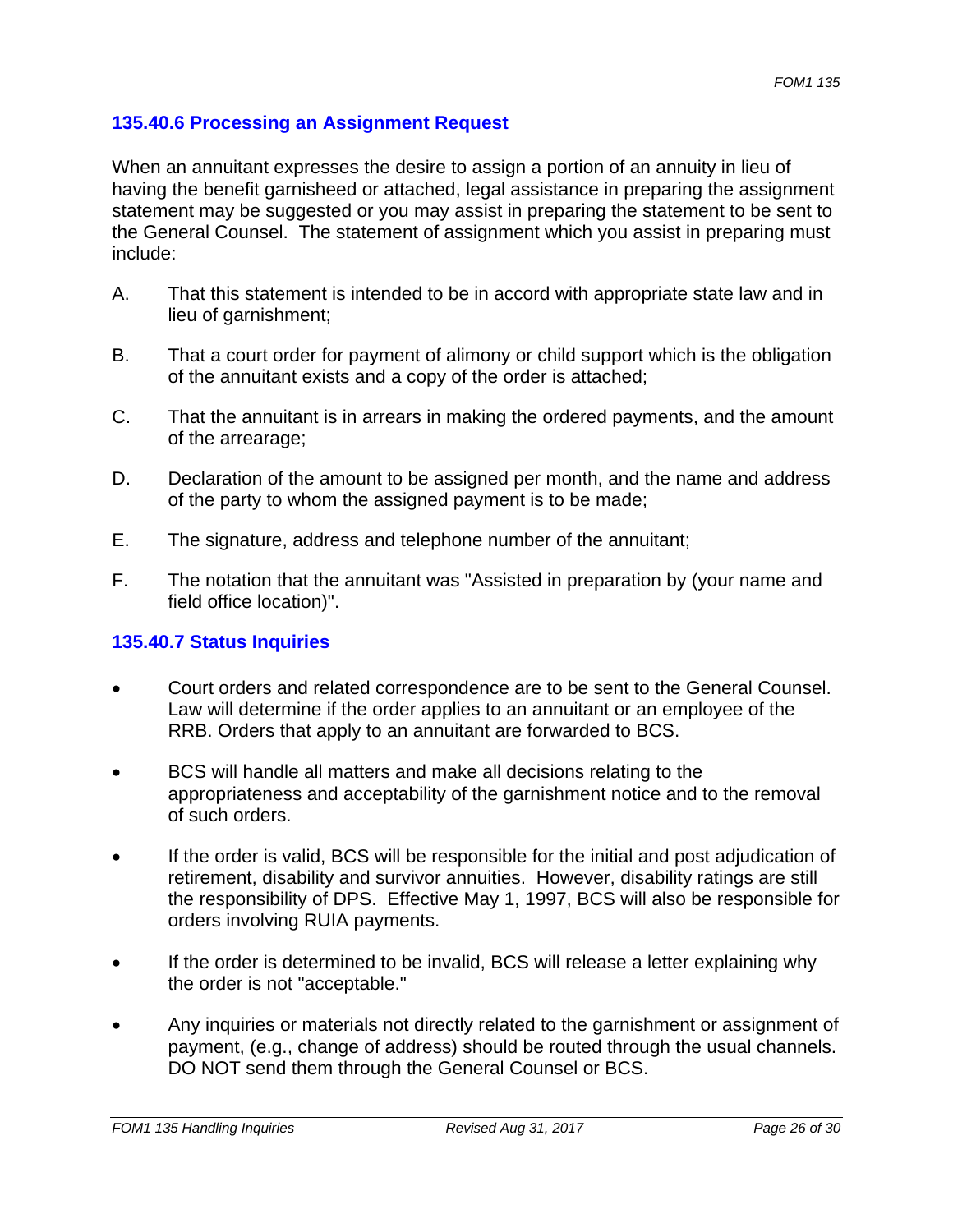# **135.45 Parent Locator Service**

Public Law 93-647 provided for a "Parent Locator Service" to be established within the Department of Health and Human Services. This service is intended to assist spouses and children in locating parents who may be subject to support orders.

Inform any person inquiring about the Parent Locator Service that the law requires that all local sources of information be exhausted before Federal Services can be requested.

The Federal Service will accept requests for assistance only from a State Parent Locator Service.

Advise anyone who asks about the Parent Locator Service to contact the pertinent State agency. The name, address, and telephone number of the appropriate state agency may be obtained from either the local welfare or public assistance office, or an SSA district office.

## **135.55 Payment of Tax Refunds**

## **135.55.1 Excess Taxes Paid Prior to 1975**

An employee with 10 or more years of railroad service who is not entitled to a windfall benefit is entitled to a tax refund if his combined taxable earnings from both systems in any year in the period 1951-1974 exceeded the maximum annual amount creditable under the Railroad Retirement Act. The refund is equal to the social security taxes applicable to that portion of an employee's combined creditable earnings from both systems which are in excess of an amount specified in the RR Act (for most years, this amount is the maximum railroad earnings taxable for the year). The refund will be paid by the examiner upon the employee's retirement or death.

#### **135.55.2 Income Tax Credit After 1974**

After 1974, an employee must apply for refund of excess tier I taxes by claiming the excess amount on his Federal income tax return. The amount is entered on Form 1040 under Excess FICA Tax Withheld or Excess Railroad Retirement Tier I Tax Withheld. Employees who work for both a social security and a railroad employer or two railroad employers are likely to have combined earnings which exceed the maximum amount creditable under the RRA. Nevertheless, employees cannot avoid the initial overpayment of taxes by authorizing his employers to exchange information; an employer has a mandated obligation to deduct retirement taxes without regard for deductions made by another employer.

Excess tier II tax refunds can be obtained by completing IRS Claim Form 843. RRB is not responsible for making a refund in such cases.

Internal Revenue Service Publication 505, "Tax Withholding and Estimated Tax", provides information on how to figure any excess railroad retirement or social security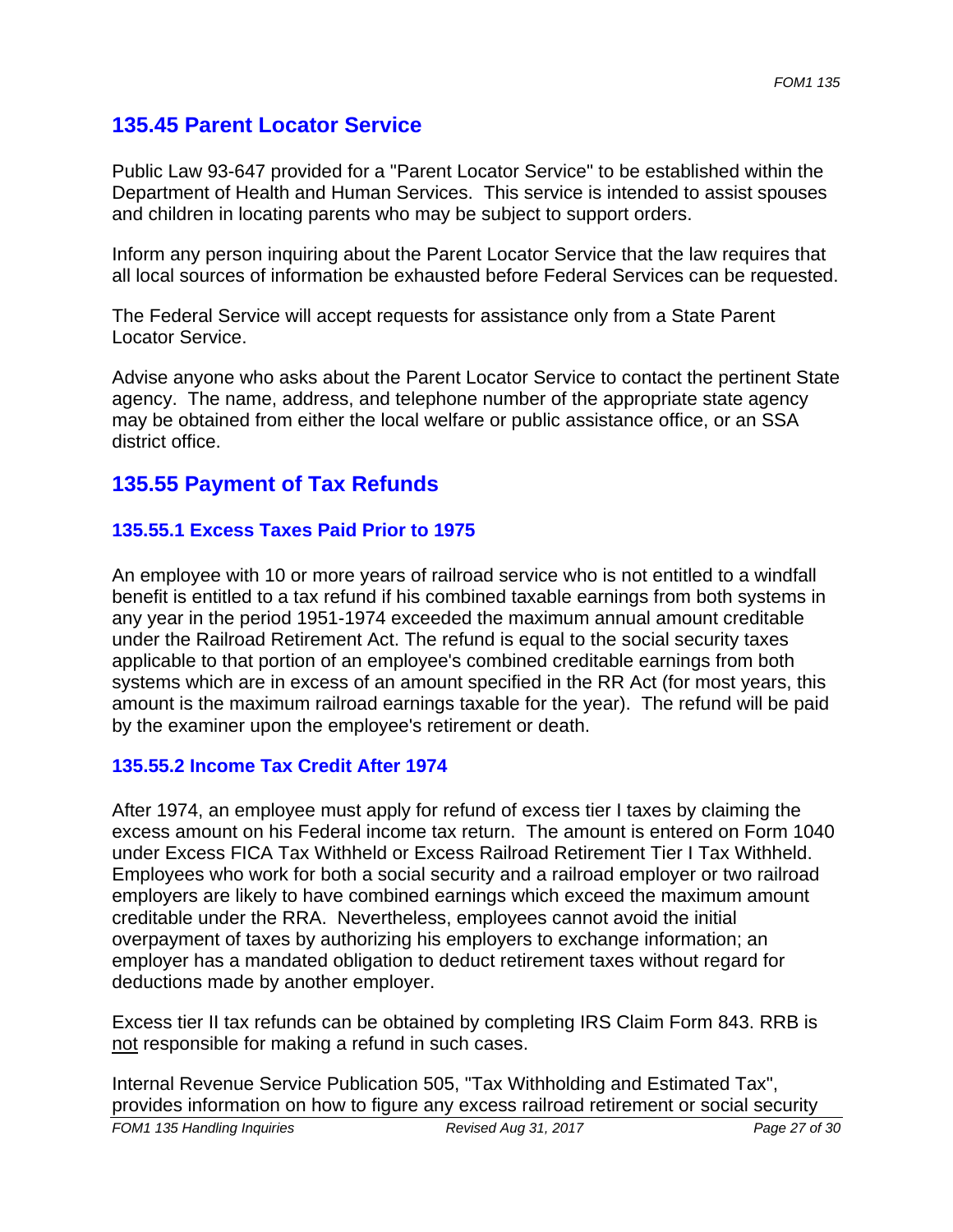tax withheld. Upon request, this publication is provided free of charge by the Internal Revenue Service.

## **135.55.3 Effect of Tax Refund on Other Benefits**

The tax refund has no effect on the payment of retirement benefits, for either an employee or spouse. However, the tax refund is a deductible amount for the residual lump sum in survivor cases, whether it was paid to the employee while alive or to his survivors after his death.

## **135.55.4 How to Handle an Employee Request for a Refund of All RR Taxes**

Explain to the employee that railroad retirement taxes cannot be refunded except as explained above, or if they were collected in error. Advise him that the money will come back to him directly in the form of monthly benefits under either the RR or SS acts when he reaches retirement age, provided he meets the eligibility requirements. Also explain that, in the event of his death, his survivors may receive monthly benefits and/or a lumpsum death payment. Also explain that a residual payment may be made to his survivors; this payment is a guarantee that the benefits paid to him and his survivors will at least equal the taxes he paid into the railroad retirement fund prior to 1-1-75.

# **135.60 Separation And Dismissal Allowances - General**

Railroad employees frequently ask how accepting a separation allowance or a dismissal allowance from an employer affects their future eligibility for benefits under the Railroad Retirement or Railroad Unemployment Insurance Acts. Form IB-6, Separation and Dismissal Allowances under the Railroad Retirement and Railroad Unemployment Act, is available for distribution to employees to provide information on this subject. Form IB-6 also instructs employees to contact their local RRB office if they need assistance distinguishing between a separation and dismissal allowance. Additional questions that cannot be answered in the field should be directed to Policy and Systems through the P&S Inquiry – Policy & Systems Inquiry Group Mailbox.

- Request that the employee submit a copy of the complete agreement before a determination can be made. Inform the employee that in most cases it will take approximately two weeks for a response after receipt of the agreement.
- Send an e-mail inquiry to the P&S mailbox along with a facsimile copy of the agreement to Policy and Systems (P&S) fax number (312)751-4650.

#### **135.60.1 P & S will take the following actions:**

 Send a copy of the agreement to the attorney advisor requesting a determination on the type of allowance offered.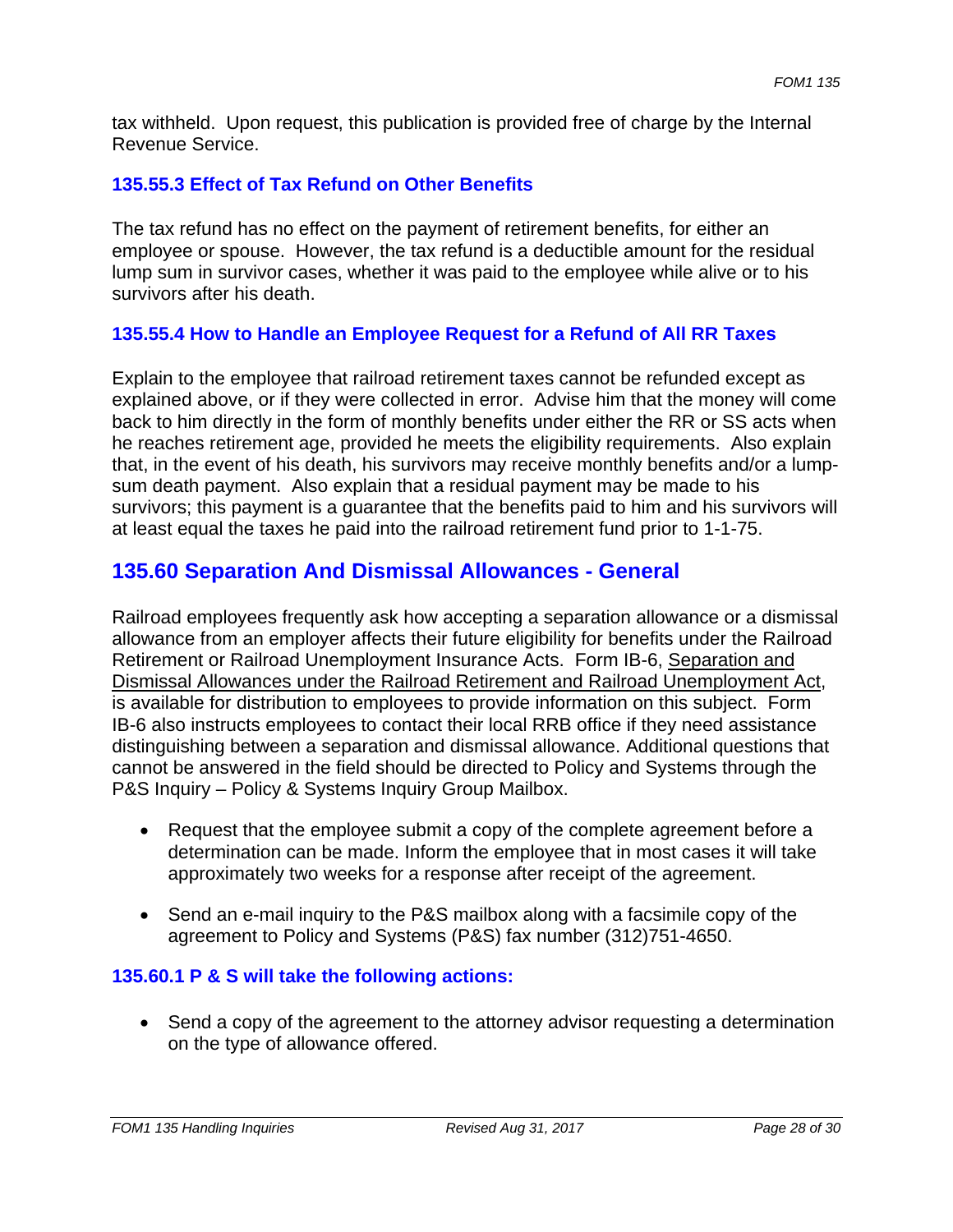- Respond to the field office e-mail inquiry stating that the agreement has been forwarded to the attorney advisor for a determination.
- Send a copy of the attorney advisor's determination to the field office once received.
- Retain copies of the legal decisions made in order to avoid duplicate requests from the same railroad and expedite processing.
- Forward copies of the legal decisions to the Assessment and Training Employer Service and Training Center for their information.
- All pertinent documents should be imaged for future reference and documentation.

# **135.65 Railroad Earnings and the "Social Security Statement"**

#### **135.65.1 General**

The Social Security Administration (SSA) regularly sends any worker or former worker aged 25 and older a *Social Security Statement*. The *Statement* is a record of the earnings on which the worker paid Social Security taxes during his or her working years and provides calculations of estimated future benefits.

Railroad earnings may or may not appear on the *Statement*. Because of space limitations, there is no explanation on the *Statement* itself of when railroad earnings are or are not included. A complete explanation of when SSA includes railroad earnings on its statement can be found on SSA's website beginning at www.ssa.gov/mystatement.

If at the time the statement is issued the RR employee has 10 years (120 months) of railroad service or 5 years after 1995,

- railroad earnings are not included on the *Statement,* and
- railroad earnings are not included in the Social Security benefit estimate calculation.

If at the time the statement is issued the RR employee has less than 10 years of railroad service or less than 5 years after 1995,

- railroad earnings from 1973 through the present are included on the *Statement,*  and
- all railroad earnings (including prior to 1973) are included in the Social Security benefit estimate calculation.